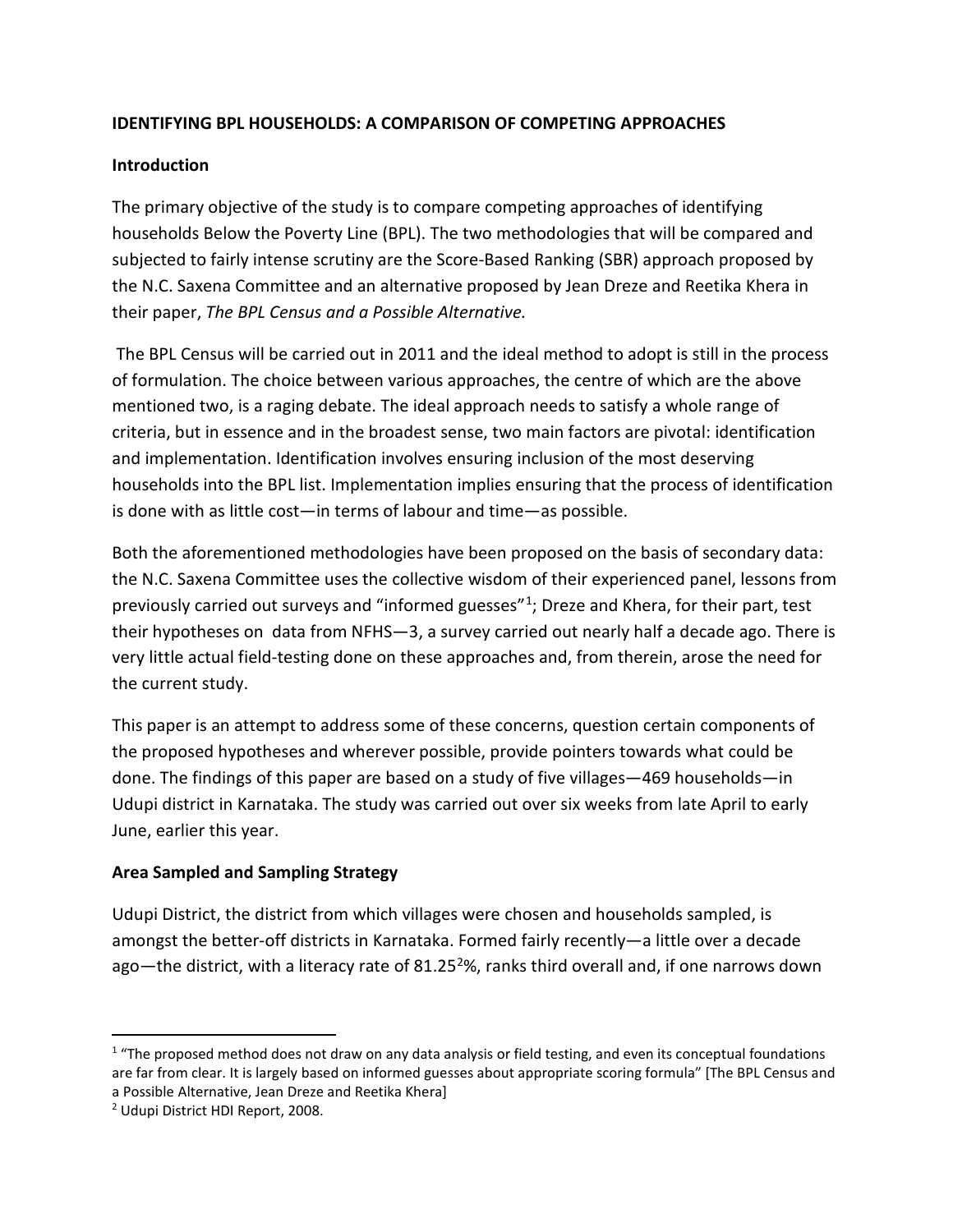the criterion to Rural Literacy, second behind neighbouring Dakshina Kannada. The district ranks  $6<sup>th</sup>$  amongst 27 districts<sup>[3](#page-1-0)</sup> in the state in terms of per-capital income.

Udupi District has three Taluks—Udupi, Karkala and Kundapura. It was from Kundapura Taluk, comprising nearly a hundred villages, that five villages were randomly picked for the purpose of the study. Kundapura Taluk is easily the least well-off of the three Taluks with respect to a whole host of indicators: it has the highest number of poor in the district and its literacy rates are more in line with the rest of the state.<sup>4</sup>

After consultations with local academicians, workers and analysis of the well-compiled secondary data available, it was decided that Kundapura Taluk would be chosen as the Sampling Frame. The reason for doing so is two-fold: one, as previously mentioned, Kundapura has a hundred villages: this implies a large enough sample size for Random Sampling. Two, Kundapura is also a heterogeneous region comprising big and small villages; while the ones close to the highway are fairly prosperous, sufficiently well-connected and have literacy rates a shade under that of Kerala, those in the interiors can only be reached by foot, have a large proportion of backward castes and tribes and don't have access to even the most basic of amenities.

### **Introduction to the Methodologies**

The Saxena Committee approach proposes a Score-Based Ranking system. This resembles, at least in form, much of the earlier BPL censuses, but, on paper at least, is an improvement over them. Broadly, the methodology looks at a sum total of eleven household characteristics ranging from occupational to community-specific, literacy to health-indicators<sup>5</sup>-- all of which are indicative of the socio-economic status of a household. For each of these above characteristics, a certain specified number of points are awarded. The higher the number of points being awarded for a characteristics, the stronger is the correlation of the characteristic to household poverty—for example, if a household is from an obviously disadvantaged class like STs, then four points are awarded, but if it is a household from an OBC background, only a single point is awarded. These points are aggregated over all the characteristics of a household and each household gets a certain number of total points, its score. Each Gram Panchayat is

<span id="page-1-0"></span> $3$  Ibid, Page 96.

<span id="page-1-1"></span><sup>4</sup> The Directorate of Economics and Statistics puts its estimate of people below the Poverty Line at 28%, 4% above the District average and 6% above Karkala Taluk of the same district. The Census of India, 2001 puts down the number of BPL families in Kundapura at 45.3% of total households. This figure is again much higher than the corresponding ones for either of the other two Taluks. The Rural Literacy rates stands at 74%, nearly 10% short of Udupi Taluk. The Education Index is 0.791, by itself a satisfactory number, but Karkala and Udupi have corresponding figures of 0.944 and 0.898 respectively. Despite this being the case, the Taluk still holds its own when compared with Taluks across the country. (Ibid)

<span id="page-1-2"></span><sup>&</sup>lt;sup>5</sup> See the Appendix for a more detailed exposition.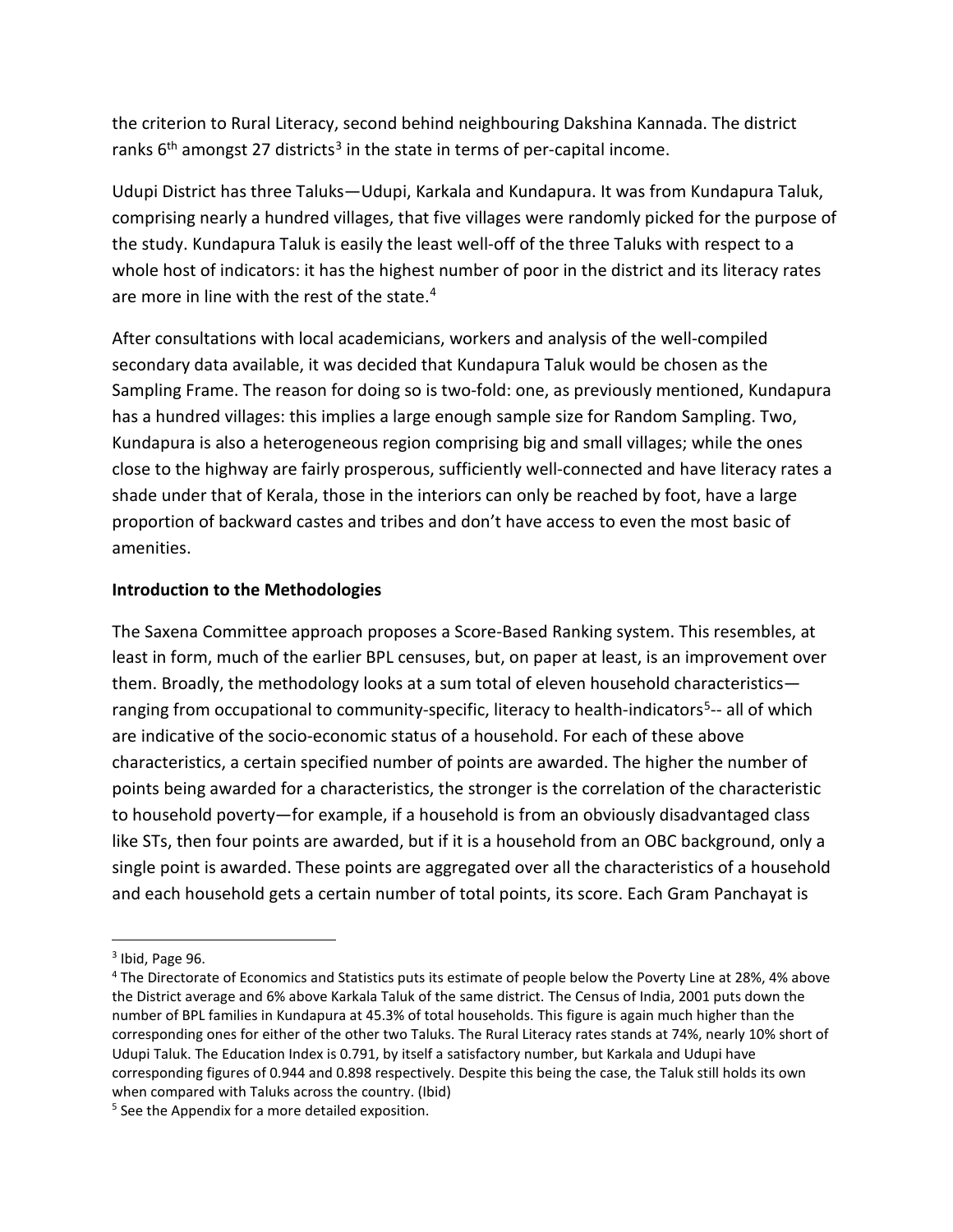given a quota—a fixed number of households to be classified as poor. This quota is exogenously determined. Based on the quota, a cut-off score is set and every household having a score beyond this cut-off is classified as poor[6](#page-2-0).

The Dreze and Khera approach is vastly different. It entails the specification of certain inclusion and exclusion criteria on the basis of which households are either included or excluded. For example, if "landline phones" is a component of the "exclusion criteria", then every household that owns a landline phone is excluded from the list. Similarly, if "landless households" are a component of the inclusion criteria, then household that has no agricultural land is included in the BPL list<sup>[7](#page-2-1)</sup>. However, what if a household owns both a Landline Phone and has no agricultural land? In order to solve this conundrum, they specify four distinct combinatorial approaches arising from these exclusion and inclusion criteria.

**The Exclusion Approach**: Reject a Household from the List *if and only if* it satisfies any of the Exclusion Criteria.

**The Inclusion Approach:** Include a Household *if and only if* it satisfies any of the Inclusion Criteria.

**The Play-Safe Approach**: Reject a Household *only if* it satisfies any of the Exclusion Criteria and does not satisfy any of the Inclusion criteria

**The Restrictive Approach:** Include a household *only if* it satisfies any of the Inclusion Criteria and does not satisfy any of the Exclusion Criteria.

The first and the fourth approaches—the Exclusion Approach and the Restrictive Approach are those that give primacy to exclusion criteria i.e they do not select houses that are excluded, irrespective of whether they satisfy any of the inclusion criteria. The second and the third give primacy to inclusion criteria—they include *all* houses that satisfies inclusion criteria in the BPL list. (See Appendix for a mathematical and a diagrammatic formulation)

# **Structure and Key Findings**

This paper is divided into seven sections: the first involves an examination of the approach put forward by Jean Dreze and Reetika Khera to identify houses below the poverty line. This section involves detailed scrutiny of various inclusion and exclusion criteria that their paper proposes and draws lessons from such an inspection. In the second section, one looks at the Score-Based Ranking (SBR) system proposed by the Saxena Committee and how different households are

<span id="page-2-0"></span> $6$  This is only a broad description that brushes over several intricacies. For a more detailed description, see the Committee Report.

<span id="page-2-1"></span> $7$  Dreze and Khera prefer the term SAB—Social Assistance Base—List to BPL, but I use these terms interchangeably.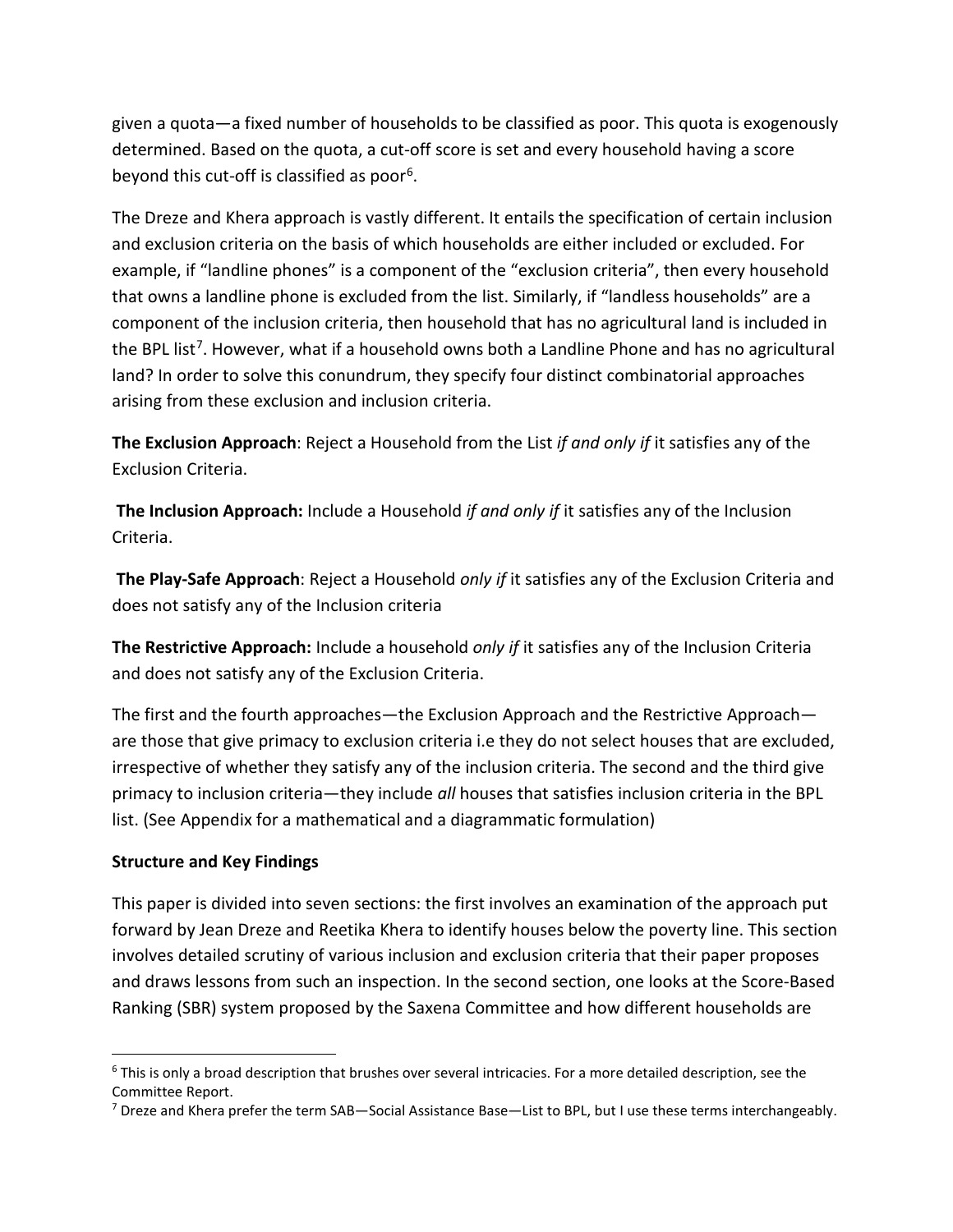ordered under it. This primarily entails drawing a comparison between a household's points and indicators of economic/social prosperity such as assets owned, occupational status and suchlike. The first two sections would, in effect, present a contrast in the two methodologies in their approach to tackling the same issue. The third and fourth sections provide a direct comparison of the two competing approaches. While the third looks at exclusion errors and intersection sets and the reasons for the same under the two methodologies, the fourth consists of a comparison of feasibility of implementation of the two approaches. The latter looking at three main issues: time and cost issues, transparency and verifiability. The penultimate section looks at an alternative approach— a method that is somewhat half-way between the two approaches analysed thus far and looks to address the problems inherent in both. The final section comprises some concluding remarks.

The key findings of this study are briefly summarised here.

One, the bottom fifteen percent of the households sampled are classified as poor under both the methodologies, irrespective of which of the four approaches one chooses from the Dreze and Khera method.

Two, if one focuses on the bottom 25-30 percent of households classified as poor under each of these competing approaches, what emerges is that both the methodologies commit a certain degree of exclusion errors. There exists a few typical households that seem objectively poor but somehow slip away from the grasp of at least one of these approaches.

Three, the considerable divergence in numbers within approaches in the Dreze and Khera methodology is partly endemic to the region studied and partly inherent to the manner in which these criteria are constructed.

Four, both the inclusion and exclusion criteria specified by the Dreze and Khera approach have some components that are questionable—not always only in the context of the area of study and whose presence is not entirely justified.

Five, the Saxena Committee's methodology, if seen as only a tool to *rank* households, does a fairly good job.

Six, however, when it comes to implementation, the Committee's approach seems to confirm what was feared—that it is costly and easy to manipulate.

And finally, the alternative approach proposed is theoretically justifiable and throws up numbers, at least in the present study, that are satisfactory.

# **The Dreze and Khera Approach**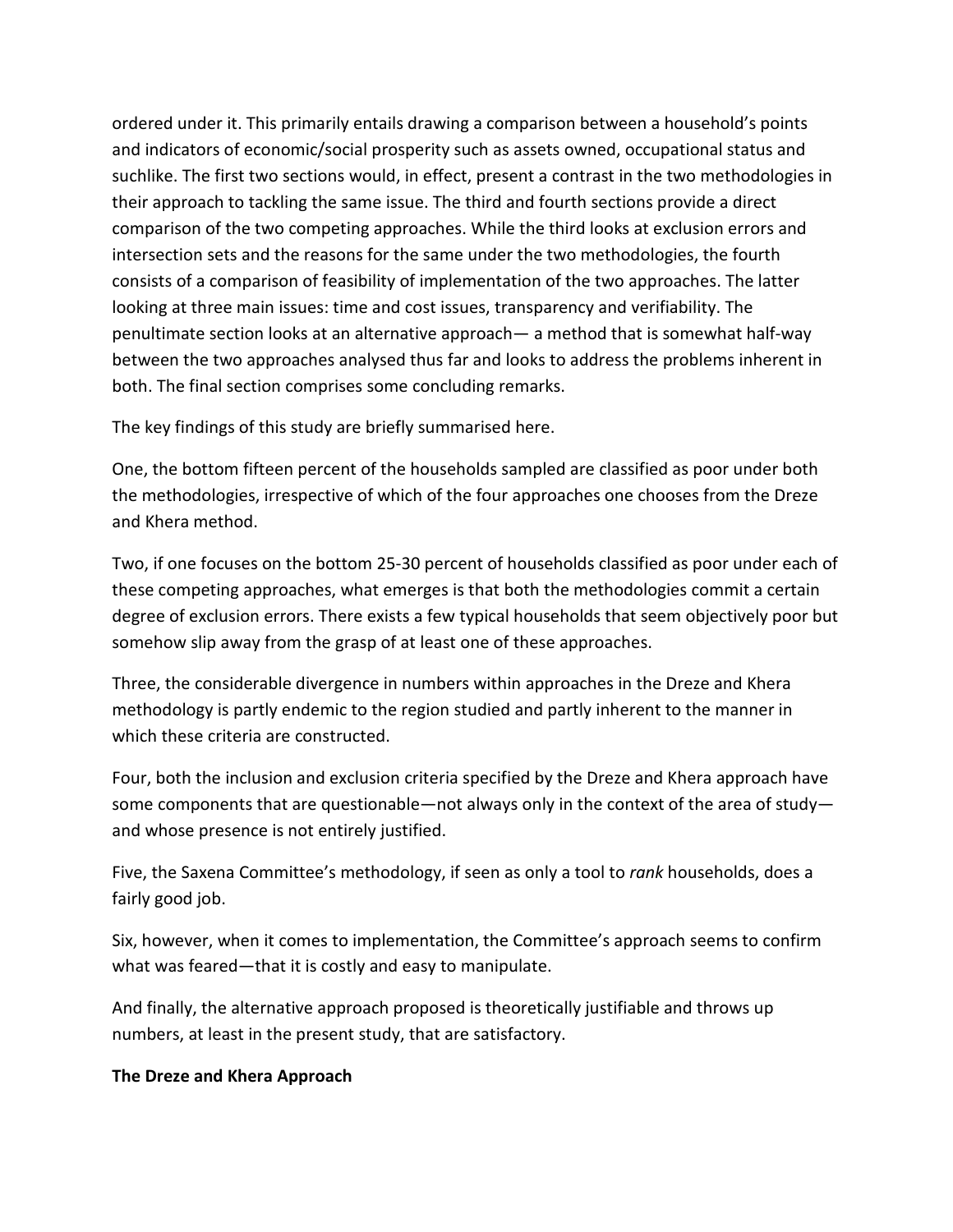The Dreze and Khera paper describes four ways to count the number of poor in a village. All of these are based on some combination of the simple inclusion and exclusion criteria specified in their Paper. The overall figures for the number of poor in the sample quite dramatically swing from 26% (when the rather strict "Restrictive Criteria" is used) to 73.3% (when the far more lenient "Play-safe Approach" is adopted). These numbers are intriguing and not quite in line with what the Paper's own data analysis based on NFHS-3 data for 2005-06 suggests. The reasons for this divergence in numbers, not just between approaches, but also between the current study and the analysis in the Paper are discussed below.

### **Divergence in numbers between the present Study and the Dreze and Khera Analysis**

The NFHS-3 data, based on which Dreze and Khera draw their conclusions, has been collected for rural households across the country. By the calculations Dreze and Khera carry out in their paper, states such as Bihar, Jharkhand, Uttar Pradesh, Madhya Pradesh and Rajasthan rank below Karnataka in terms of assets owned and therefore, proportion of houses excluded. In fact, the numbers point to the fact that Karnataka is a state that is some way ahead of the national average, though not quite in the league of Kerala<sup>[8](#page-4-0)</sup> or Punjab. Udupi, being easily amongst the better districts welfare-wise, would evidently throw up numbers that would far surpass those of the national average. This explains the considerable divergence of figures of the study from those calculated by Dreze and Khera.

### **Divergence between Approaches**

The divergence between approaches is not as clear-cut. Some amount of divergence is built into the approaches—even the Dreze and Khera analysis shows similar trends— but the contrast in numbers in this study are far more stark. The fact that the number of poor nearly doubles if one moves from an exclusion-based approach to an inclusion-based approach indicates that a considerable proportion of people are both asset-owning and disadvantaged socially or economically. The actual inspection of divergence amongst approaches is two-fold: firstly, the inclusion and exclusion criteria that form the core of these approaches are subjected to statistical and socio-economical scrutiny. Then, the numbers generated by these approaches are examined in the light of the above analysis.

# **Inclusion Criteria**

**Single Woman Headed Households** are included directly because "households headed by a single woman suffer many economic and social disadvantages that may not be captured in

<span id="page-4-0"></span><sup>&</sup>lt;sup>8</sup> Udupi is barely two-hours from North Kerala. While this in itself does not mean much, it must be noted that the people share similar climates, have a similar zest for education, are fastidious in their approach to cleanliness and punctuality and are competitive, if only passively.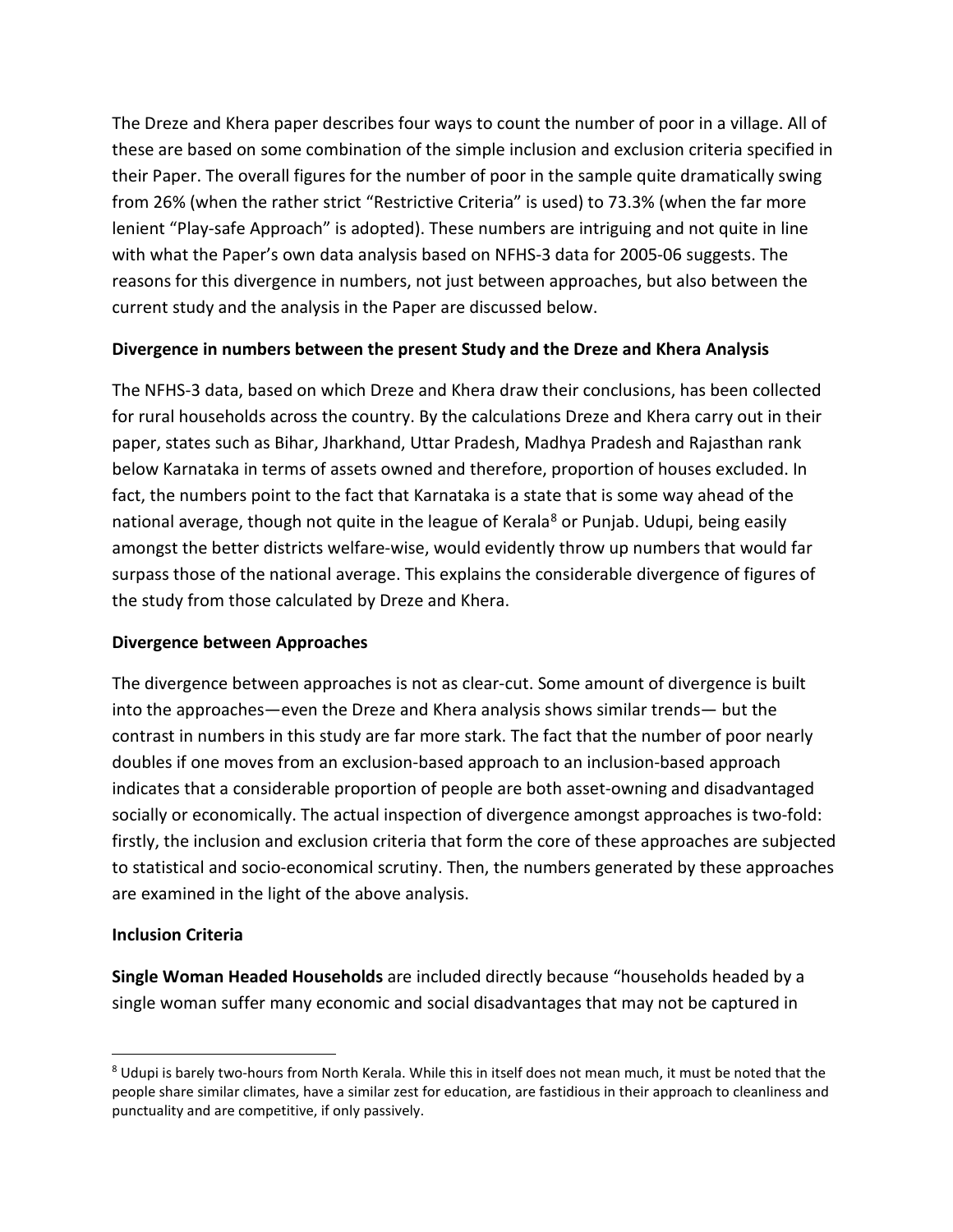asset-based indicators"[9](#page-5-0). The Paper also refers to the "economic vulnerability of widows in general". The fact that even the Saxena Committee, in its Report, backs their Automatic inclusion in the BPL list<sup>[10](#page-5-1)</sup> makes their inclusion an open-and-shut case. Though that may be true generally, it does prove productive to dig a little deeper in the context of this study.

Numerically, Single-Woman headed Households make up nearly 20 percent of the total Households surveyed—86 out of 469. This is quite a high number, a fact to which we will return to later. Their inclusion in the Automatic Inclusion Criteria in this region in purely economic terms as measured by assets owned is, at best justified and at worst ambiguous. 52 percent of all Single-Woman headed households own a TV, as compared to 57 percent for the those households not headed by widows. While there is a greater difference in the other numbers, only scooters turn out to be significant at the 5 percent level of significance. 48 out of 86 such households are excluded based on the Exclusion criteria. This seems like a fairly high number, but the corresponding numbers for Non-Single Woman Headed Households are significantly higher at the 5 percent level of significance.

Furthermore, the cause for there being such a high number of Single-Woman headed Households stems from one main factor: a considerable proportion of households are traditionally matriarchal<sup>11</sup> and therefore, it is in the woman's name that Ration Cards etc., are made. About 50 percent of Single-Woman headed households are headed by women who have crossed sixty. Although this might, on the surface, seem like a cause for concern, a considerable proportion of them have sons who stay with them and act as bread-earners, taking up the responsibility of running the household. Therefore, the picture of a single mother, fighting against all odds to make ends meet is somewhat incorrect. Socially too women are empowered due to a whole host of factors. Of them, the most prominent are a "matriarchal system, favourable sex ration, high literacy amongst men and women, better infrastructure in education, health, transport and communication ... a strong Stree Shakti movement and SHG movement ... apart from historical background"<sup>12</sup>.

<span id="page-5-0"></span><sup>&</sup>lt;sup>9</sup> "The BPL Census and a Possible Alternative", Jean Dreze and Reetika Khera.

<span id="page-5-1"></span> $10$  "In a predominantly patriarchal society, where a woman's legitimacy derives from her dependency on a male, a 'single woman' who transgresses this norm is considered a deviant from the social norm and faces exclusion", the Committee Report.

<span id="page-5-2"></span> $11$  I first came across such a case on my first day of surveying. I met a Beedi Cutter, Gulabi and her five-year old son in Shankaranarayana who told me that she was the household head. I asked her how she managed to make ends meet all by herself, what with having a child to send to school. Surprised, she said her husband, who was away, visiting his parents in *his* village was a Coolie and earned a reasonable sum. 12 Udupi HDI Report, 2008.

<span id="page-5-3"></span>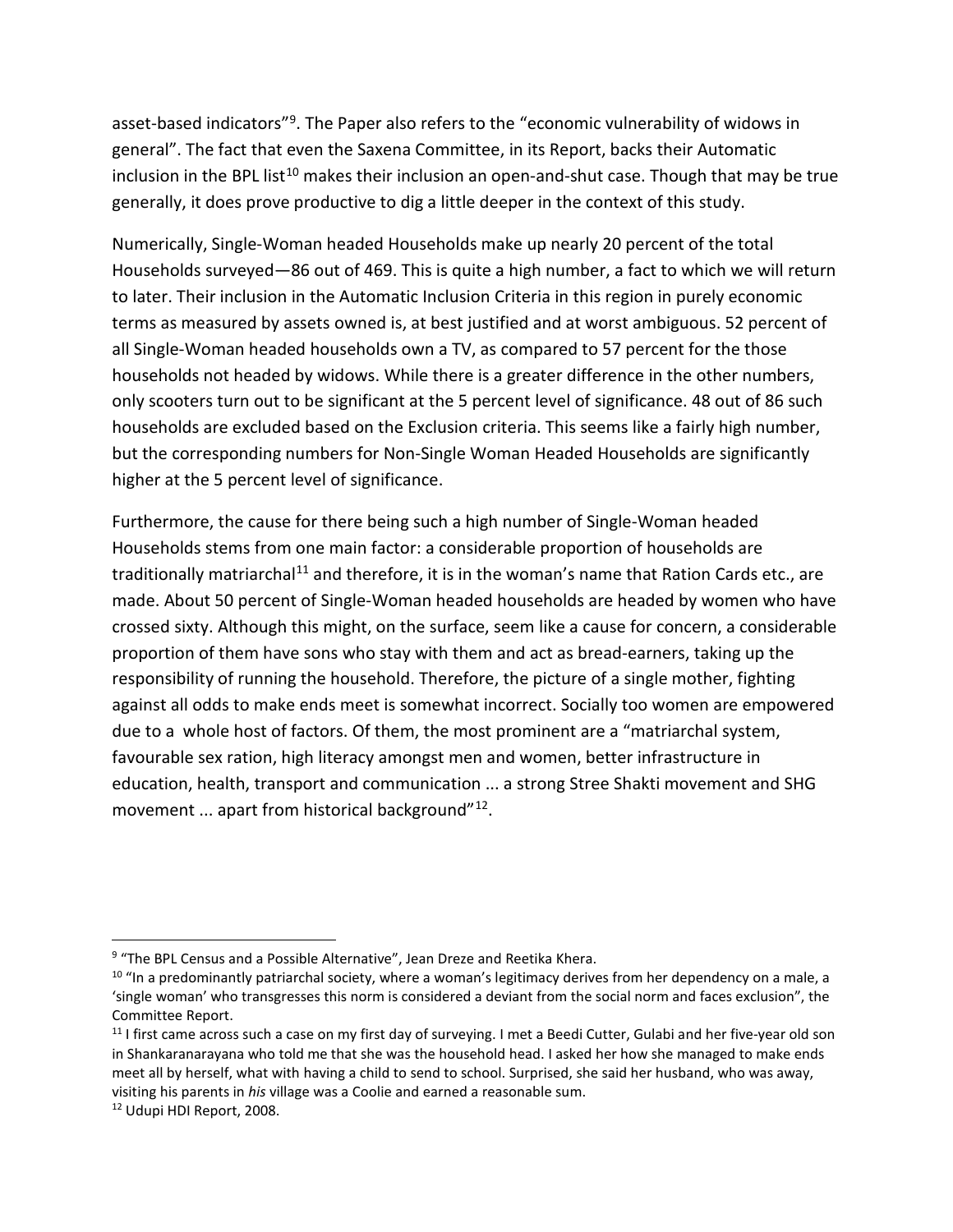The rest of the inclusion criteria are a shoo-in, even in the context of the area of study. To summarize, we have a large number of people included in the Social Assistance Base (SAB) $^{13}$  $^{13}$  $^{13}$ List. The numbers are large, but not quite as high as those expected for far more deprived areas in the state (like Bijapur) or even deprived states (like Bihar). While most of the Inclusion Criteria stand up to scrutiny on the basis of other economic indicators, the presence of Single Woman headed Households is not wholly unquestionable.

### **Exclusion Criteria**

### **Assets**

The divergence in numbers thrown up by different approaches also stems from the high number of households excluded from the List. A household is excluded if it owns any of the Baseline assets namely Car, Fridge, Scooter, Land Phone, Colour TV or all of Electricity, Piped Water and Flush.

**Colour TV** as an Exclusion Criteria presents an interesting conundrum. More than one in two households own a Colour TV. The corresponding numbers are about one in three for both SC/ST houses and Landless households—a large number, by any standards. On the other hand, as Table 4 in the Appendix shows, the proportion of people owning a TV does go down significantly as one moves across classes, from advantaged to disadvantaged ones. Simply put, relatively less number of poor own a TV. However, an approach based on purely the Exclusion Criteria would result in lopsided figures, given the high number of TV owners amongst even the most backward of classes. This would surely lead to severe "exclusion errors"[14](#page-6-1) i.e leaving poor households out of the List, something that Dreze and Khera are keen on limiting<sup>15</sup>.

Qualitatively, **landline phones** as an exclusion criterion poses a different kind of threat. In Hosadu, the final village I went to, I met an ex-Panchayat official, a woman of the business Bunt caste, who told me an interesting story. Apparently, the villagers got wind of the fact that there were some government officials coming to visit to allocate BPL cards to the needy. Furthermore, the word went around that houses with landline phones would not be given a card. Several villagers, with little hesitation, discarded/disconnected their landlines in order to ensure their continuing access to cheap government resources. The point here is that with mobile phones being such close substitutes and so easily available, people have lost the need

<span id="page-6-0"></span><sup>&</sup>lt;sup>13</sup> Dreze and Khera choose to prefer the term Social Assistance Base (SAB) List over the Below Poverty Line (BPL) List.

<span id="page-6-1"></span><sup>&</sup>lt;sup>14</sup> The same problem would occur in other regions in the country. For example, the government of Tamil Nadu distributes free televisions to households in TN with the aim of providing TVs for all households by 2011. In such a case, using TV as an exclusion criterion would be catastrophic.

<span id="page-6-2"></span> $15$  "... Ultimately, both Exclusion and Inclusion errors may be important, but the focus here is squarely on Exclusion errors" The Paper, Dreze and Khera.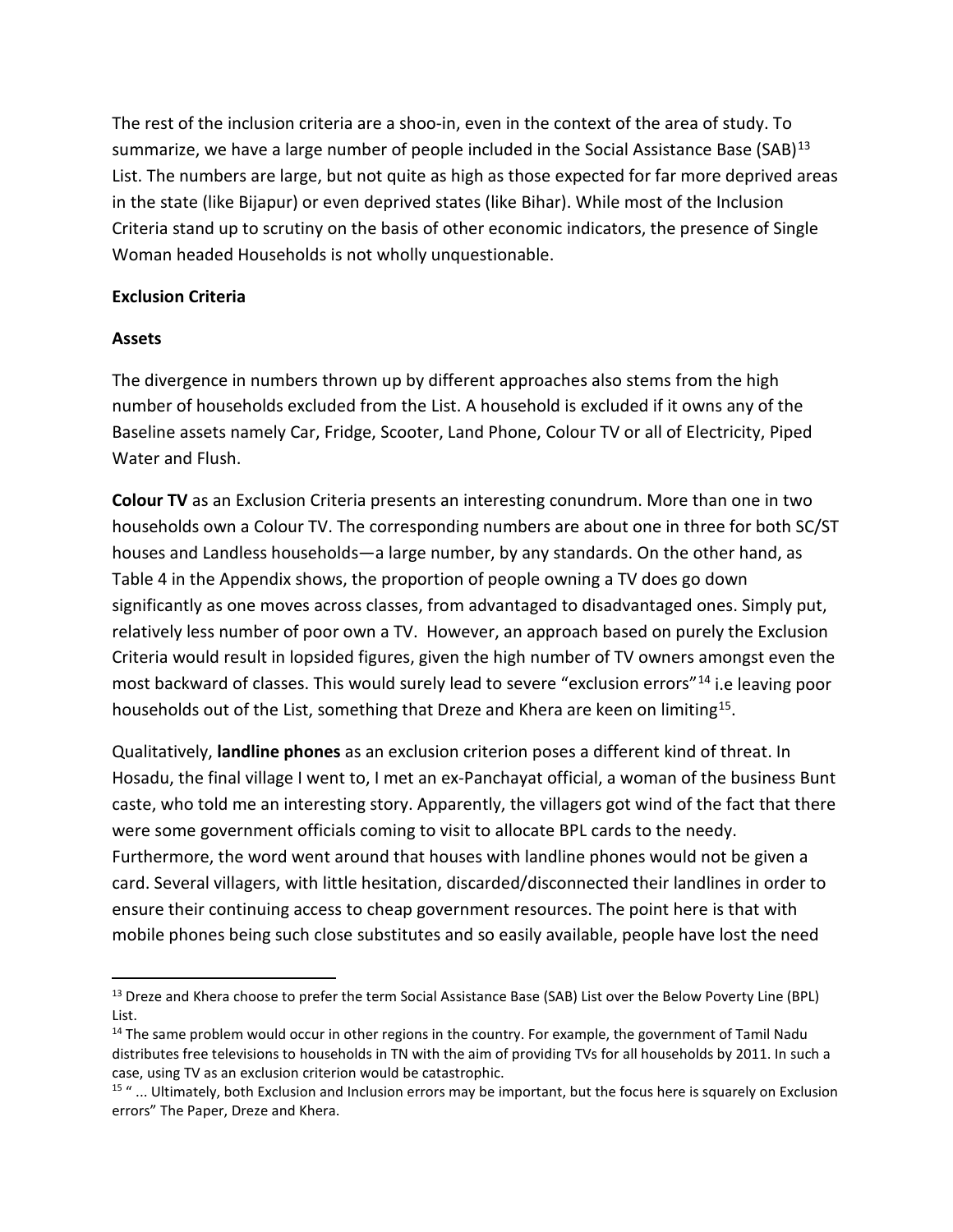for landlines. Many households I visited had dysfunctional landlines—phones spoilt by years of disuse and neglect post the mobile-phone revolution; some respondents admitted they threw their landlines away, finding little economic sense in paying a monthly rent for keeping a vestigial asset. Obviously, these households had the economic resources to buy a landline phone and therefore should have been excluded from the List.

Therefore, though landline phones are easily observable criteria, their inclusion in the "baseline assets" category for excluding households are questionable on two grounds: firstly, if these exclusion criteria are known to the public—and word does get around pretty fast—then, it is in their interests to discard their phones as doing so is almost costless. Secondly, non-ownership of land phones may not always indicate that such households are worse off than those that  $d\sigma^{16}$  $d\sigma^{16}$  $d\sigma^{16}$ .

Then again ,the numbers tell a completely different story. In the current data set, except for Single Woman headed Households (whose inclusion as a disadvantaged class is, as previously mentioned, questionable), all other socially/economically deprived groups—casual workers, landless agricultural labour households, SCs and STs—have a significantly lower proportion of landline phones than their complement sets. Furthermore, unlike the case with televisions, only a fraction less than one in three (as opposed to one in two for TVs) own landlines in the sample. This number drops to one in nine if we look at all disadvantaged groups as a whole. Thus landline phones are most definitely an exclusive asset, owned by only a minority in the population. But this doesn't necessarily invalidate the issues raised in the qualitative analysis simply because the latter is based on a counterfactual scenario where the Exclusion Criteria are already in place.

### **Amenities**

While all the other baseline assets—cars, fridges and scooters are owned almost exclusively by the richer sections, the category "amenities" throws up an intriguing dilemma. The class "amenities" consists of electricity, flush and piped water. Any household owning all of the three is automatically excluded—in other words, these three assets together carry the weight of one of the baseline assets.

One could do away with the amenity "**piped water**" as an exclusion criterion on purely geographical grounds. Udupi district is amongst those regions in the country have an extended monsoon. In fact, Agumbe—barely forty-five minutes from Udupi—a small town situated atop the Western Ghats ranks consistently amongst the top five towns that receive the highest

<span id="page-7-0"></span><sup>&</sup>lt;sup>16</sup> In fact, if one takes the Saxena Committee's "points" system as a fair measure of ranking households, then nearly one in two of the houses sampled—forty-three percent—of those in the most well-off class don't own a land phone.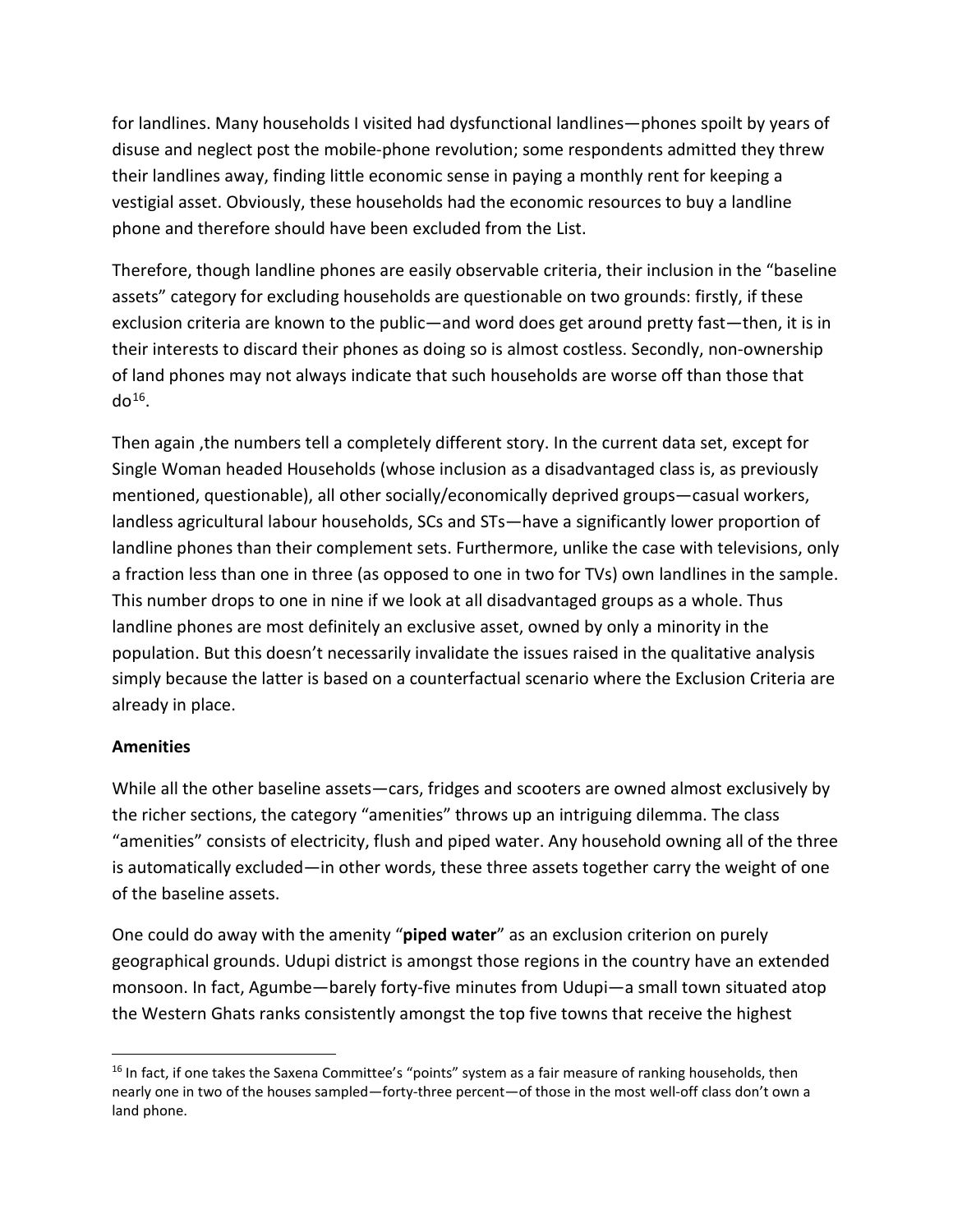rainfall in the country. Water is plenty—rivers, streams and other such surface water sources aside, the groundwater levels are also very high<sup>[17](#page-8-0)</sup>. The groundwater levels and usage are classified as "safe" and "as far as quality is concerned, the groundwater is potable and good for irrigation purpose"<sup>[18](#page-8-1)</sup>. Such plentiful availability of water would make government provided piped water redundant, since most houses—even the richest—make do with a well at home. Some poor houses do utilize community piped water which usually involves a single common tap acting as a water source for a whole street. Some others use common wells. But these are largely exceptions.

The numbers corroborate the above claim: 55.16% of the houses own a well of their own. This ownership cuts across classes—both economic and social. Furthermore, there is very little in the numbers to suggest that access to piped water is definitely a privilege of the rich (See Table 6 (A)). In fact, the average "points"<sup>[19](#page-8-2)</sup> of a household without access to piped water is significantly higher than the mean points for the complement set. Given that the higher the number of points, the more disadvantaged a household is, this runs counter to intuition. This *might* be due to the fact that certain water-related government schemes are in place to benefit the poorest of the poor. Insufficient data prevents us from exploring this further.

What emerges quite clearly however, is that access to piped water is not a good basis on which houses should be excluded, especially in areas such as the one sampled. Furthermore, given the interlinked nature of the criteria, courtesy this one flaw, the entire amenities class would be rendered inadequate. Nevertheless, it may be difficult to generalize such a claim—considering, in particular, the specific geographical characteristics it involves. But, it does raise the important question of whether one can employ one set of inclusion and exclusion criteria for the whole country.

# **Additional Exclusion Criteria**

Similar geographical issues crop up if one looks at ownership of a "**pucca house**" as an exclusion Criterion. Given the fact that it rains a good six months a year, one cannot cope with a kaccha roof. Even the poorest amongst the respondents—and a large proportion of these were the Scheduled Tribes who lived in distinct, though usually not isolated, clusters—live in houses with pucca roofs, though they had little else in terms of adequate clothing or food. This coupled with the presence of several government schemes namely Indira Awaz Yojana, Ambedkar Yojana that not only focus exclusively on the provision of houses, but also function fairly efficiently

<span id="page-8-0"></span> $17$  The depth to water level in most parts of Kundapur Taluk is less than 5 m bgl, with some parts even less than 2 m bgl as per the Groundwater Information Booklet, Udupi District.

<span id="page-8-1"></span><sup>18</sup> Groundwater Information Booklet, Udupi District.

<span id="page-8-2"></span><sup>&</sup>lt;sup>19</sup> Points defined as per the Saxena Committee.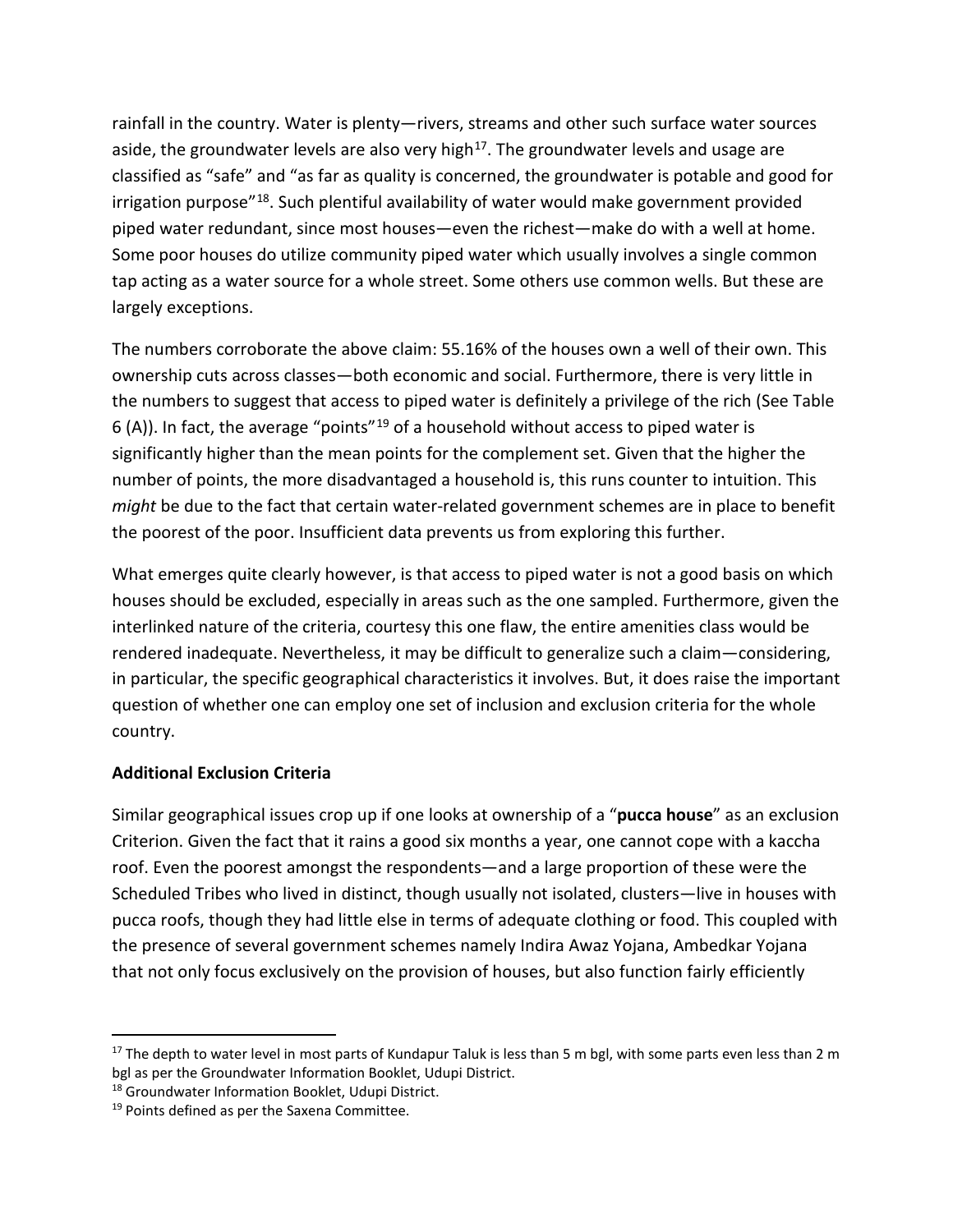ensure near-universality of pucca houses. Any exclusion-based approach to identifying the poor that includes pucca house as a criterion would result in severe errors $20$ .

What could therefore be a slightly better exclusion criterion is a *multi-roomed pucca house that is self-constructe[d21](#page-9-1)*. This, as Table 2 in the appendix shows, halves the number of poor if one uses primarily exclusion-based approaches, but maintains the hierarchy in numbers. On the other hand, approaches that give primacy to inclusion criteria more or less keep their numbers. This is an obvious result. As the numbers in Table 7 in the appendix show, any exclusion-based approach would lead to leaving out significant number of deserving households from the disadvantaged classes.

# **The Four Approaches**

The choice amongst the four approaches depends primarily on what objectives one intends to achieve. If the goal of the policy-maker is to provide a safety-net for those classes that are obviously disadvantaged (like Dreze and Khera intend to do), then it appears prudent to look at approaches who have their base in the inclusion criteria. Any approach that gives primacy to the exclusion criteria suffers from a tendency to keep out certain deserving households, since there might be several households that are both asset-owning and socio-economically disadvantaged as is indeed the case in this study (See Table 7 in the Appendix).

On the other hand, given the set of inclusion criteria, any approach that gives pre-eminence to these would imply providing some form of economic support to at least 65 % percent of the population—one that would definitely strain the resources of the government and would perhaps even bring in the thorny issue of "caps" on the number of houses per village. This is something that Dreze and Khera are (rightly) loathe to doing<sup>22</sup>. Also, if this is the case in a relatively prosperous district like Udupi, then the numbers are likely to be even higher for other areas in the country<sup>[23](#page-9-3)</sup>.

<span id="page-9-0"></span><sup>&</sup>lt;sup>20</sup> The Dreze and Khera Paper recognizes this fact: " In some areas, living in a pucca house is no indication of economic prosperity, e.g because stone houses are easy to build or the weather makes it hard to survive in a kaccha house"

<span id="page-9-1"></span><sup>&</sup>lt;sup>21</sup> Using only a "Multiroom pucca house" (and not the if clause that follows) as an Exclusion Criterion is not feasible since the bulk of the government schemes in the region provide for two-roomed houses. Thus, several deserving poor are eliminated. Here again, the Paper anticipates this predicament: "… some poor households live in pucca houses as a beneficiary of the IAY, a national programme for housing subsidies. In principle, one should consider "pucca houses other than IAY building" as an exclusion criterion ... "

<span id="page-9-2"></span><sup>&</sup>lt;sup>22</sup> Dreze and Khera also hope that their method could help do away with caps altogether. Given how high the numbers are in approaches giving primacy to inclusion criteria, that would be hard to do under them.<br><sup>23</sup> In fact, the analysis in the Dreze and Khera Paper based on NFHS-3 points to nearly 80% coverage in the All-India

<span id="page-9-3"></span>case if one looks at the "Inclusion Approach" and 91.2% coverage if one adopts the "Play-Safe Approach".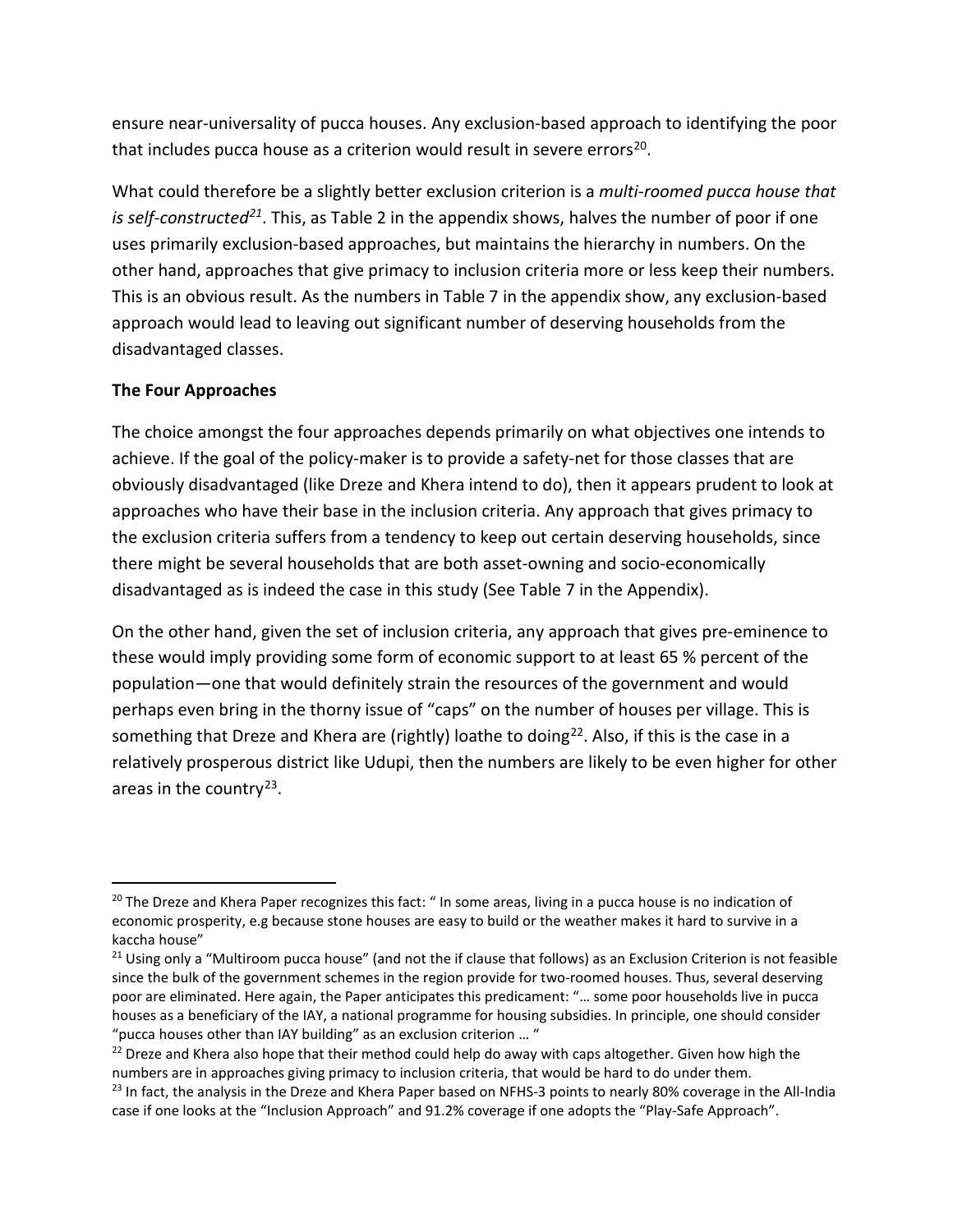In light of the analysis in the preceding section, the numbers were recalculated without using TV as an exclusion criterion. This leads to a significant increase in the number of poor, especially amongst those approaches that use exclusion criteria as the primary means of separating the rich from the poor<sup>[24](#page-10-0)</sup>. On greater scrutiny, what becomes apparent is the fact that a significantly smaller proportion of the visibly needy classes—such as landless agricultural labourers, SCs and STs, casual labourers—are excluded under exclusion-based criteria (See Table 7 in the Appendix). Also, the number of poor doesn't rise by too much. All the same, one in five SC/ST households and nearly the same number of landless agricultural labourers are still excluded.

# **The Saxena Committee Report and the Points System**

Fundamental to the application of Score-Based Ranking (SBR) is the definition of "caps" on the number of households that are classified as poor. Within the framework of this study, this comes up against one major hurdle: the caps on the number of houses in a Gram Panchayat or even within Blocks are arbitrarily defined with considerable freedom being given to local district officials as to what the cut off score would be beyond which households are categorized as poor. Defining these caps for the area of study by incorporating the Committee's rather vague pointers is beyond the scope of this paper. In the analysis that follows, one intends to work around this concern in numerous ways, primarily by profiling households at various intervals of the distribution of points and seeing whether asset-based or other socio-economic indicators are in line with these distributions. (See "Allocation of points" in the Appendix under Table 8 to see how points are allocated for every household)

Since asset ownership is the principal source of economic (and indirectly, social) well-being in the data set, a comparison across assets and points is amongst the simplest methods to check the utility of the points system. The results obtained are quite remarkable and is easiest to grasp from the graph in the appendix. There is a systematic downward trend in terms of assetownership—across all assets—as one moves from those with lower points (and therefore, less disadvantaged) to those with higher points. One must remember that explicitly asset ownership has no role to play in the formulation of the Score-Based Ranking system.

Cars are not owned by any household that has a score higher than four; fridges too show a similar pattern. As for the other assets, while there is the odd inexplicable rise in proportion of households owning assets, like for landlines between six and seven points, the trend, for the most part, is in line with what is expected. These minor rises may be because there is a drop in number of households as we get to the higher points and therefore even a handful of households in these categories owning an asset would result in a significantly high proportion

<span id="page-10-0"></span> $24$  The numbers using the "inclusion approach" have remained unchanged. This is because this approach depends *solely* on inclusion criteria and do not get affected by changes in the exclusion criteria.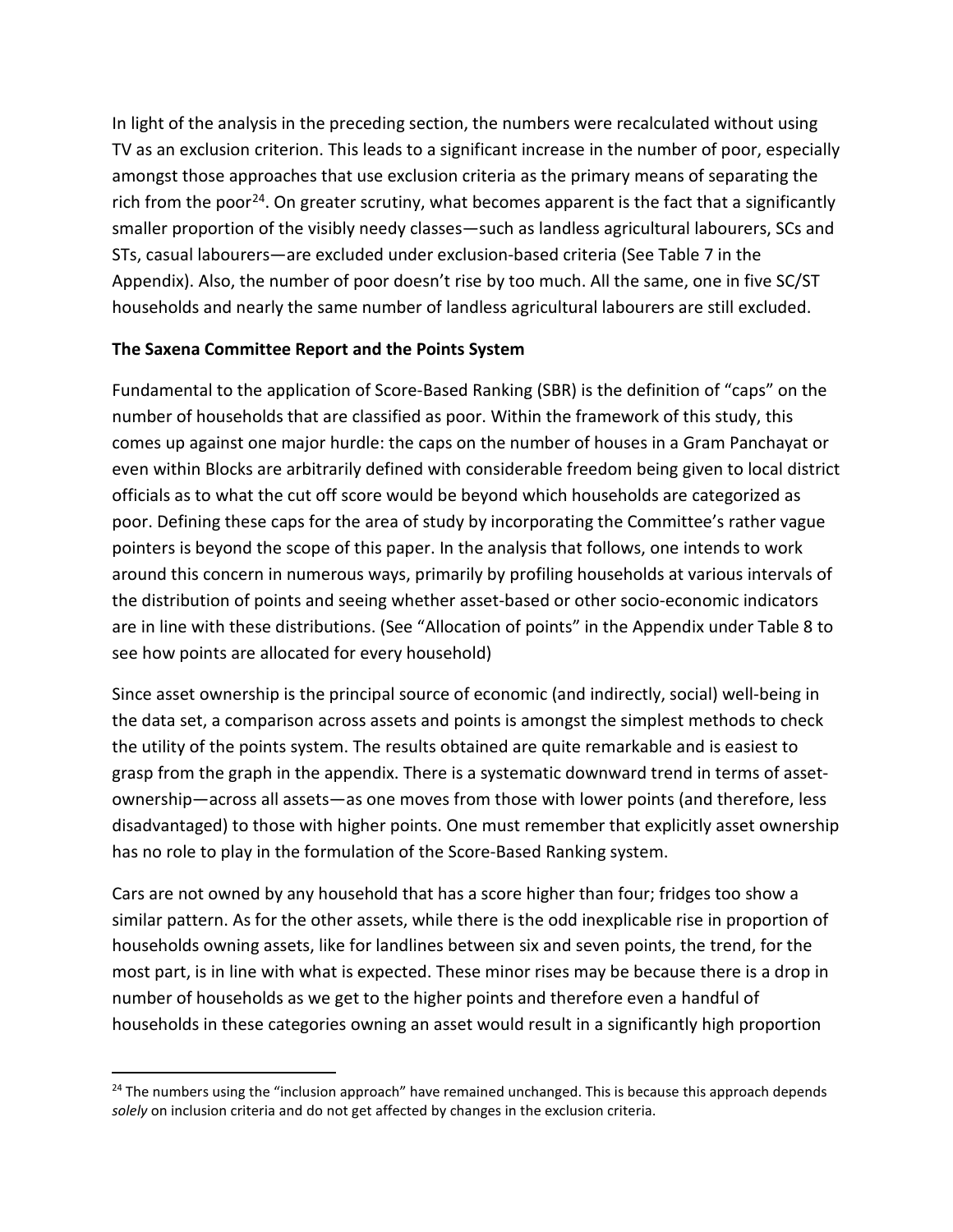overall. Also, in some cases and especially with some assets—as previously mentioned ownership may not always indicate unerringly the economic status of a household.

Data on amount of land owned was collected for the final three villages—a total of 249 houses. The strong negative correlation between a household's points and land owned is once again striking. As the graph in the appendix shows, there is first a slight increase in the average amount of land owned—from points 0 to 1—and then the graph slopes downward in an almost linear fashion before there is again a minor reversal in trend. Those with 0 points represent the absolute cream of the society—shop owners, goldsmiths, bank employees, hotel owners—a considerable few of whom have sold off their land and have turned to such professions fulltime. This might explain the marginally lesser amount of land owned per household on the average in that category. On the whole, ownership of land too broadly reaffirms the ability of the points system to separate the better-off from the poorer sections.

As the numbers show, the scores in the latter chunks of the distribution are dominated by the clearly deprived classes—SC and STs, landless agricultural labourers and houses with illiterate adults. Of course there is an obvious case of endogeniety here—such households get points for belonging to these particular categories. But, one must still commend the Committee for recognizing this fact and ensuring sufficient points are set. A similar trend can be observed for occupational profiles of households across the distribution—the gradual transition from agriculturists, businessmen, goldsmiths, doctors and teachers at the lower end to coolies, band players, beedi cutters, basket weavers and agricultural workers as we move on is clear indication of the distinct correlation between occupational characteristics and the points system.

Perhaps the only glitch is the single point awarded to households headed by members above the age of sixty. On an average, such households tend to do better than their complement set. These households not just have a slight edge in asset-ownership, but also have lower points on an average (if one discounts the point awarded to sixty-plus households and places the two populations at a level footing).

One of the criticisms of the Saxena Committee's methodology was that the scoring method was prone to **"**arbitrariness both in terms of indicators chosen and scores assigned"[25](#page-11-0). A particular score, say 7, can be got through different methods through the component indicators. This may indeed be the case, but broadly from the data set, houses with similar scores are, if not homogenous, then definitely alike in their characteristics.

# **A Direct Comparison of Competing Approaches**

<span id="page-11-0"></span><sup>&</sup>lt;sup>25</sup> "The BPL Census and a Possible Alternative", Jean Dreze and Reetika Khera.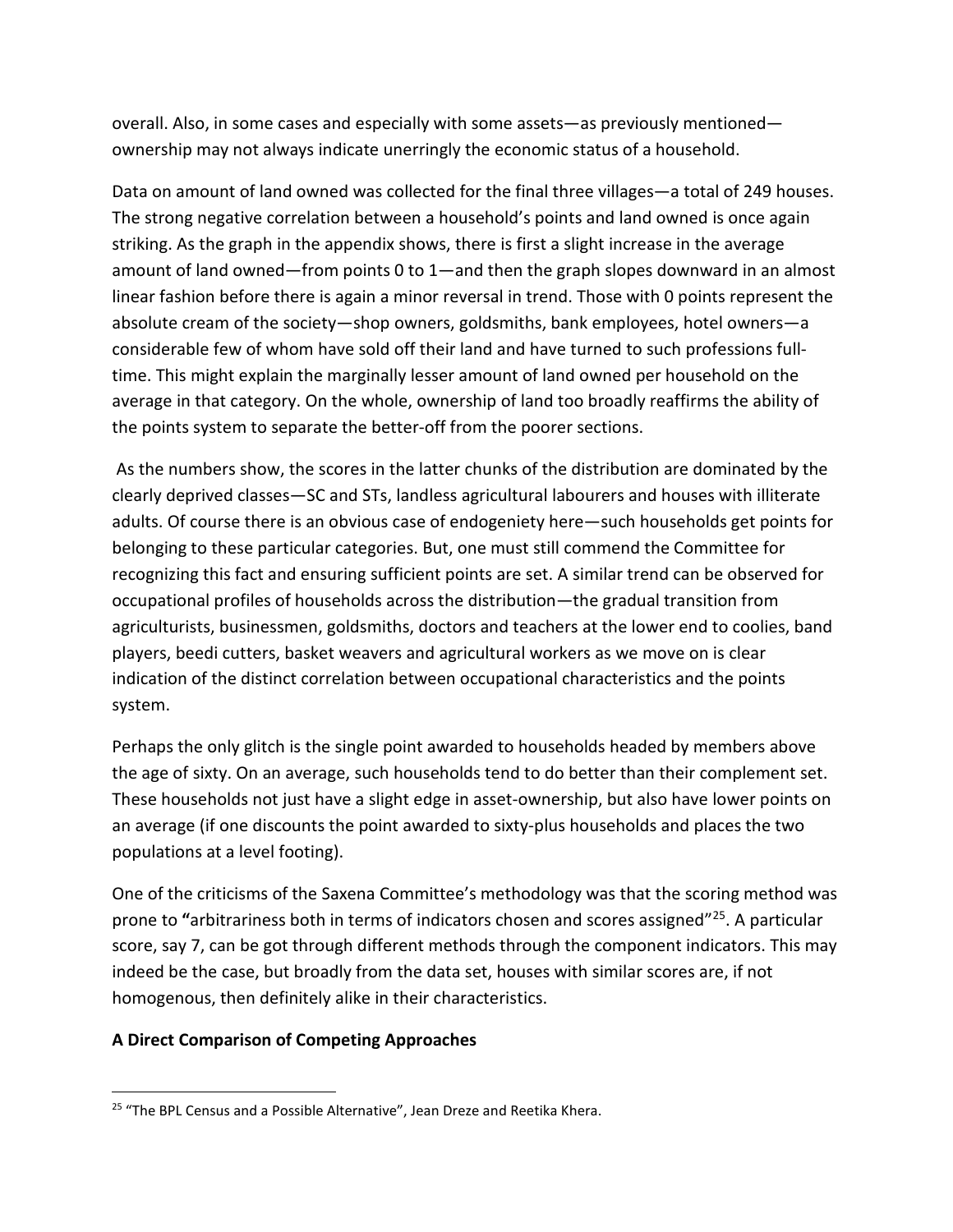The above sections have, by analyzing individually the two methodologies, presented a contrast in their approaches to tackling the same problem. This section adapts a more direct method. This is done in the following manner: first, one would define arbitrary caps<sup>[26](#page-12-0)</sup> on the number of households based on a cut-off score; secondly, one would compare those households that are classified as poor under the Saxena Committee's with those under the restrictive approach. This would entail looking at intersection sets and exclusion errors from both the approaches<sup>[27](#page-12-1)</sup>.

The houses included under the Restrictive Approach defined by Dreze and Khera are those that are included under all four approaches (See Appendix for a more detailed exposition). The restrictive approach, as previously mentioned, includes households that are only included (and not excluded) i.e those households that satisfy only the inclusion criteria and no exclusion criteria. These houses are, in a sense, the poorest households under the Dreze and Khera methodology. In the given sample, about 26% of the households are classified as poor under this approach.

# *Cap: Points >4 versus Restrictive Approach*

Consider a stringent cap of four points. Any household that has a score *strictly* greater than four would be classified as a BPL household. The total number of such households in the current sample is 85. Now, 56 of these 85 households are classified as poor. This implies, as the table shows, two facts: 29 households that have a score in excess of 5 are excluded from the restrictive approach; furthermore, there are 66 households that are classified as poor under the Dreze and Khera approach and do not have a score beyond 5. Let us look at all these three sets: the intersection set and the exclusion error sets under both of these approaches.

|           | Restrictive Included<br>Restrictive Excluded |                             |
|-----------|----------------------------------------------|-----------------------------|
| Points>4  | 56                                           | 29 (Exclusion errors in RA) |
| Points<=4 | 66 (Exclusion errors in                      | 303                         |
|           | points)                                      |                             |

The bulk of those in the **intersection set** are SC/ST households (nearly 50 percent) and/or landless agricultural labour households (80 percent) also comprising some casual labourers (71 percent)—these are easily the three most backward classes in the sample. They are also, by

<span id="page-12-0"></span><sup>&</sup>lt;sup>26</sup> These caps are arbitrary in the sense that they are not based on any normative criteria and are to be seen as only tools for exposition and comparison.<br><sup>27</sup> A word of caution is in order, before we proceed. As per the Saxena Committee's approach, all single-woman

<span id="page-12-1"></span>headed households are *automatically included* in the BPL list. While the case for their being a disadvantaged class is indeed weak, the case for them being as badly off as to merit automatic inclusion is non-existent. Therefore, the analysis that follows ignores the suggestion and treats single-woman households just as it does every other household.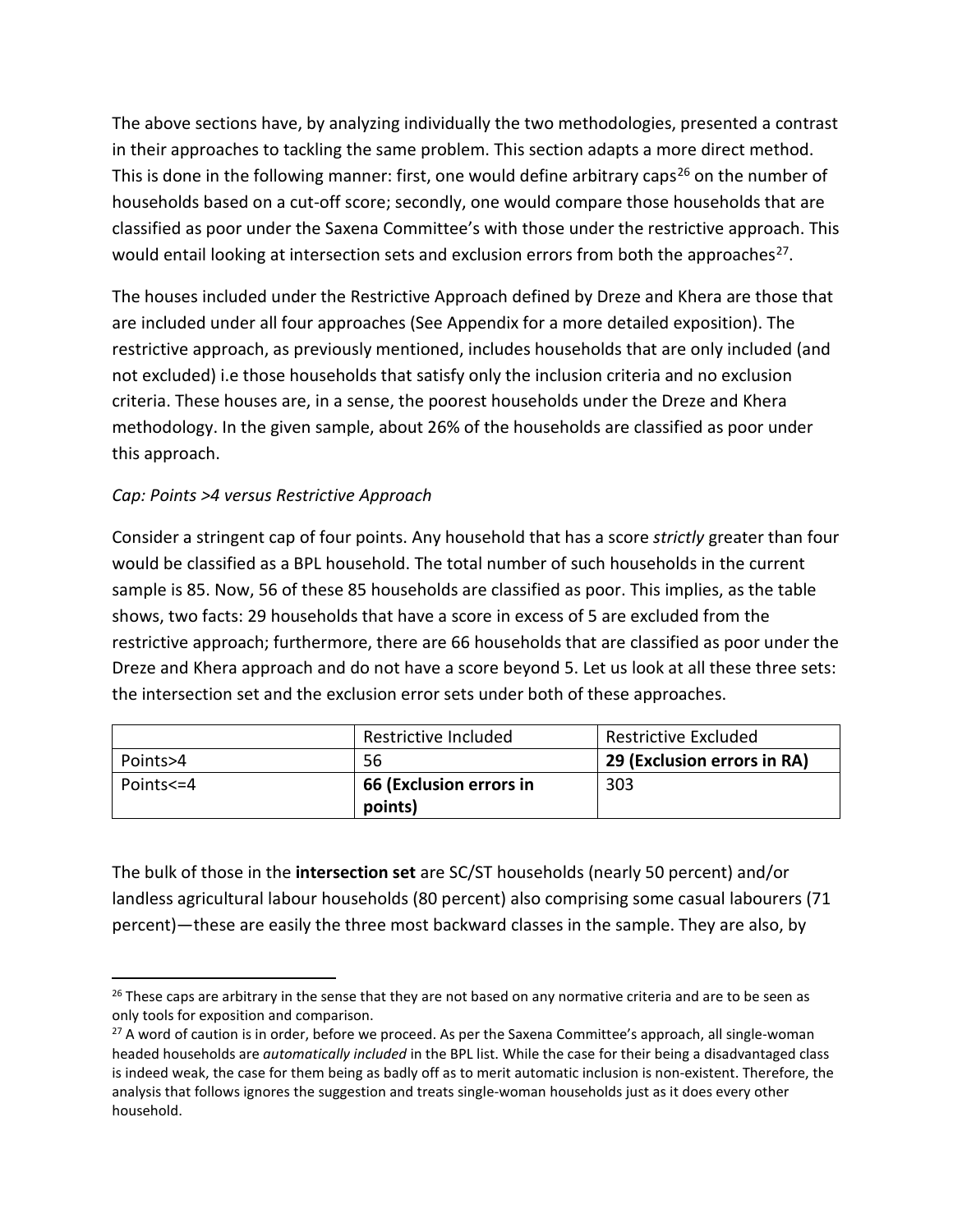default, asset-poor, owning no single asset. Only 28 percent of these houses have any adult above 30 who has studied beyond class 5. More than 30 percent of these households don't have access to electricity (compared to about 10 percent overall). Clearly, these houses are amongst the poorest of those sampled.

The **exclusion error sets** are less straightforward. Under the **restrictive approach**, of the 29 excluded, 22 are excluded solely on the basis of ownership of a Colour TV— an exclusion criterion that, as previously mentioned, is questionable. Consequently, the Dreze and Khera approach comes across as a little too harsh on some kinds of households—21 of those excluded are at least doubly disadvantaged and five are landless and triply disadvantaged<sup>28</sup>.

For example, Ramesh Naik is a landless agricultural labourer belonging to the SC community. He lives with his wife and three daughters and is an illiterate. He used to live in a thatched hut until recently when he moved into a government provisioned house. He is triply disadvantaged satisfies three of the inclusion criteria. However, he owns a TV and is therefore excluded.

On the other hand, there is a significant drop in the percentage of both landless agricultural labourers and casual workers in this excluded set (when compared to the intersection set) and the percentage of SC/ST households almost exactly halves. The average points per household, consequently, reduce from 6.5 to about 5.75. *All* these households have access to electricity. These factors indicate that perhaps indeed these houses are slightly better off than those in the intersection set. However, while these households might be relatively better off, one could argue that in absolute terms, these households are definitely deprived and should, therefore, be included.

A part of the reason for the exclusion of large number of households under the **Committee's approach** results from the strong condition we impose for inclusion. A score of 5 or above is, as previously mentioned, attained only by 18 percent of the households. Consequently, several *deserving* households could be left out.

On scrutiny, what emerges is that one in three of the households excluded are those belonging to marginal farmers, often owning plots of land smaller than an acre. Agriculture as a means of income is growing increasingly infeasible in the district. The hardest hit are the marginal farmers<sup>29</sup>. A typical case is that of Krishnoji from Ajri: he's not educated beyond class 5 (and neither is any other member in his family) and his primary means of income is a small plot of land he owns. Furthermore, he is over sixty years of age. He cant afford any assets. Along with

<span id="page-13-0"></span> <sup>28</sup> Here, we do *not,* in the light of the previous analysis, consider single woman headed households as disadvantaged households.

<span id="page-13-1"></span> $29$  "The farming in the district is fast heading for a total collapse unless rapid remedial measures are taken. Viewed from a long term perspective, the agricultural sector does not hold the promise of propelling higher growth for the district economy" (Udupi HDI report)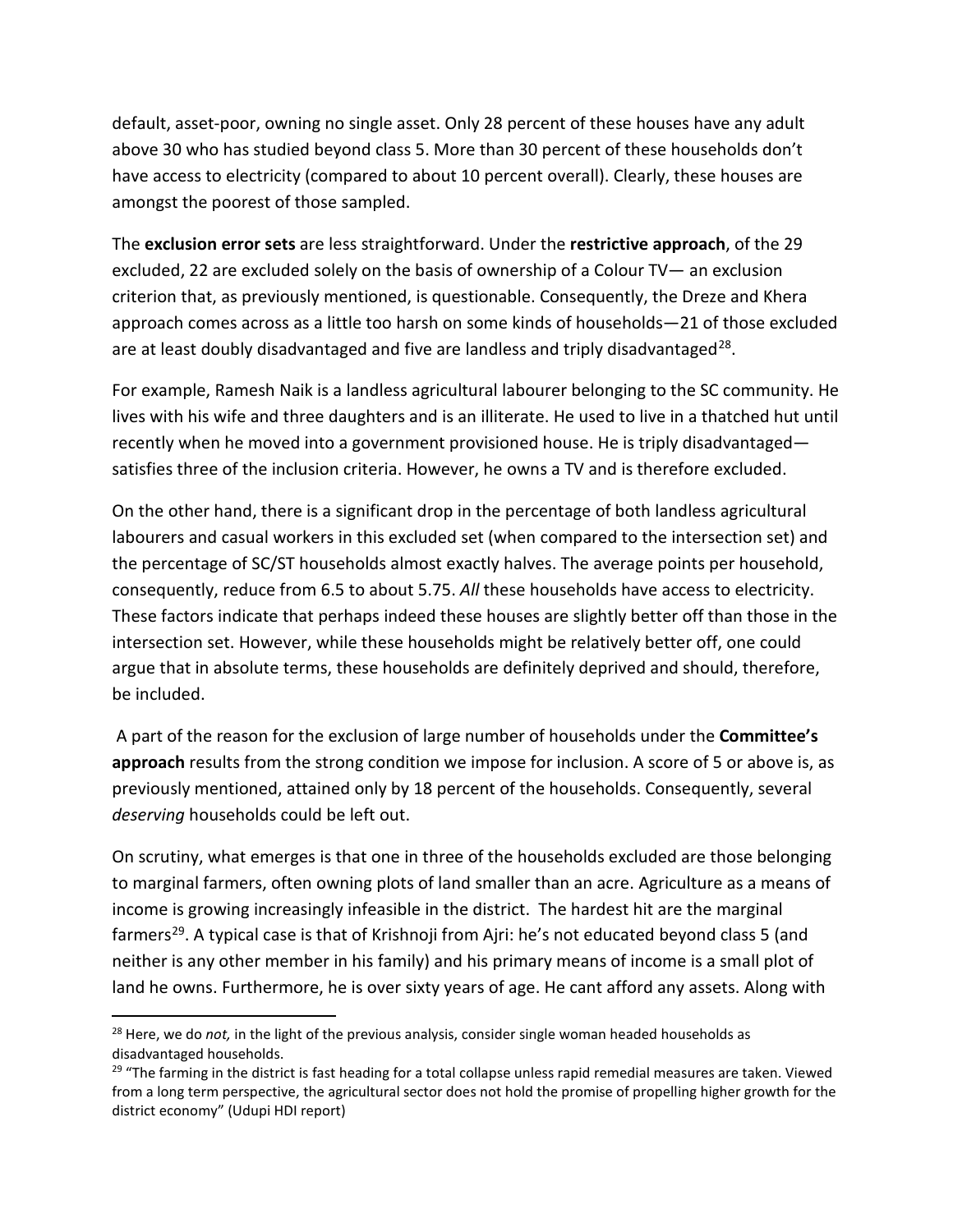his wife and children, he stays in a single-room house. He is awarded two points under the Committee's approach, something that evidently does not reflect the degree of his poverty.

Another class of households excluded under the committee's approach are asset-poor casual labourers. In fact, they account for more than fifty percent of excluded households.

|           | Restrictive included            | Restrictive Excluded        |  |
|-----------|---------------------------------|-----------------------------|--|
| Points>3  | 72                              | 57 (Exclusion errors in RA) |  |
| Points<=3 | 49 (Exclusion errors in points) | -290                        |  |

*Cap: Points >3 versus Restrictive Approach*

If the cap is relaxed slightly to three points<sup>30</sup> from four, the numbers transform considerably. The number of households that are considered poor under the Committee's approach jumps by over fifty percent (85 to 130). Now, the number of poor households under both methodologies seem to be the around the same (between 26-28%). More so, expectedly, the exclusion errors under the Committee's approach drops (since we impose less stringent caps) and that under the Dreze and Khera approach increases.

As seen in the table above, the single most significant jump in numbers is the exclusion errors under the Restrictive Approach (nearly doubles). A significant proportion (70%) of these additional households (that have a score of *exactly* 4 *and* excluded under the restrictive approach) are TV owning (and therefore excluded), but only a small fraction (25%) are excluded solely on the basis of TV ownership. In terms of asset ownership, there is little to distinguish these households from the sample as a whole. Occupation-wise, over 65 % of these households are casual labourers—a class definitely worse off than the average. Over one in three households get a single point for having a household head over sixty— this point, as has been argued, is needless as these households on an average, perform *better* than their complement sets. On the whole, while the increase in number of households excluded is significant, there is not enough in the characteristics of the households at the margin to push indisputably their case for inclusion $31$ .

Importantly, the intersection set comprises 73 houses—about 15.5 percent of the total sampled. These are those houses that are considered extremely poor under both the methodologies. These households are, on an average, *at least* doubly disadvantaged (average binary score:  $2.375^{32}$ ), are by design asset-less and comprise nearly seventy percent of the SC/ST households and over sixty-five percent of the landless agricultural labourers—the two

<span id="page-14-1"></span><span id="page-14-0"></span><sup>&</sup>lt;sup>30</sup> Again, any household with points *strictly* greater than three is included in the BPL list.<br><sup>31</sup> Perhaps, specifically for these houses, an additional indicator—a proxy for poverty—would have been ideal.

<span id="page-14-2"></span><sup>&</sup>lt;sup>32</sup> See the penultimate section on the Alternative Approach for a more detailed elucidation of Binary scoring.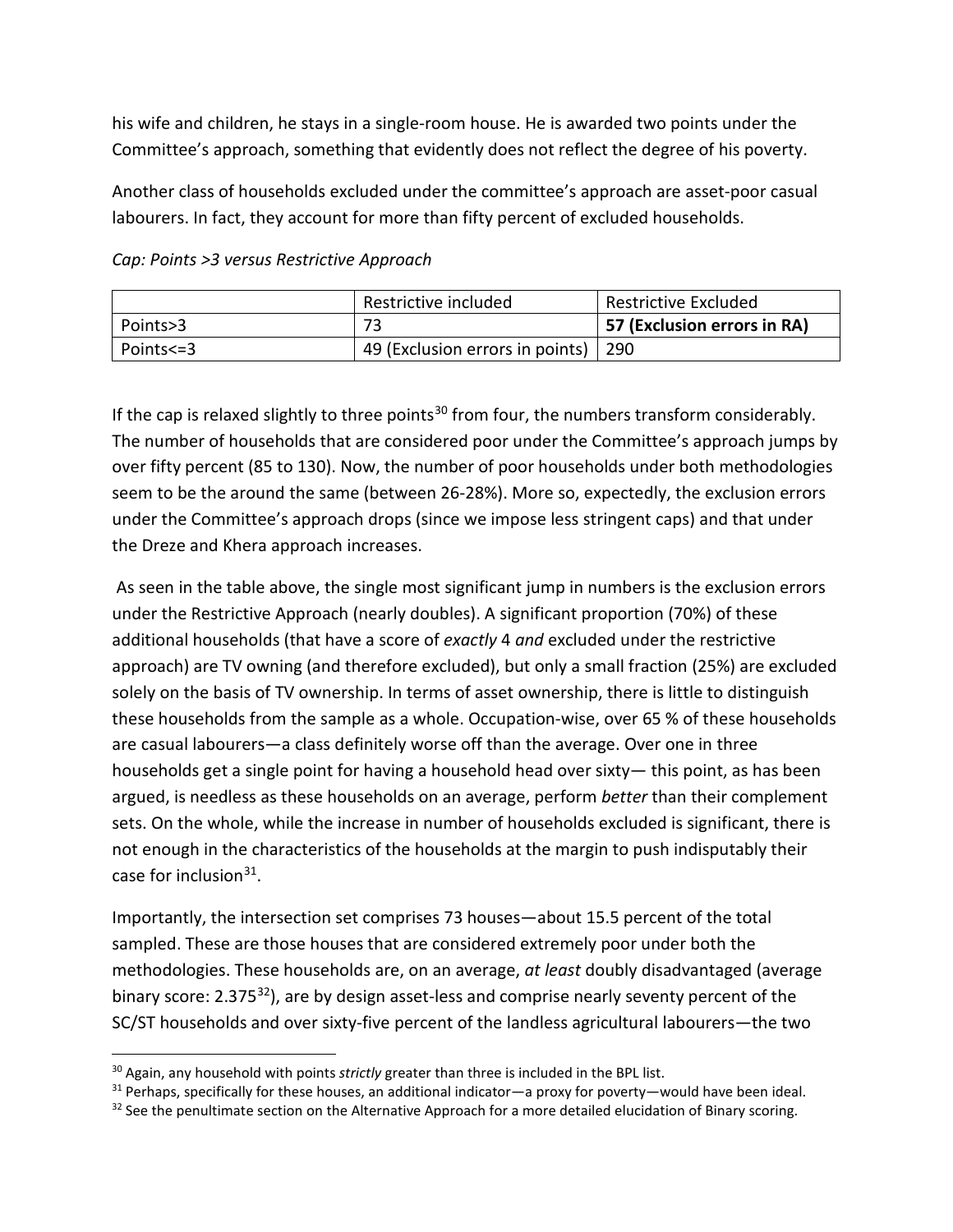classes that come off the worst under whatever indicator one chooses. Only 8 such houses own agricultural land.

One could broaden criteria further, by reducing the caps to households above two points (which would result in about 46 percent of the population being classified as poor) or using any of the other three approaches specified by Dreze and Khera. However, when this analysis was carried out, it was felt that it served little purpose. Moreover, the focus here is on the *poorest* and the most deserving class and relaxing of criteria aided only in diluting the results specific to them.

The broad conclusions from the above are: one, the minimum intersection set of the two methodologies comprise about 15 percent of the total households sampled—these houses are poor whichever way one looks at them and deserve an unqualified inclusion in the BPL list; two, the Saxena Committee's approach does a commendable job at picking up doubly or triply disadvantaged households, historically marginalized communities, even illiterate households that are asset-poor—some proportion of these the Dreze and Khera approach misses out on; The Dreze and Khera approach, on the other hand, consistently picks up marginal farmers and asset-less casual labourers, both of whom don't always get adequate points as per the Committee's approach.

# **Implementation**

The issue of implementation can be divided broadly in three main components: issues of time, man-power and therefore costs; issues of transparency; and thirdly, the minor issues of verifiability of criteria.

During the course of the survey, it became amply clear that with respect to the first issue, while the Saxena Committee's approach may be an improvement over practices that are in place, the SAB approach is still quite some distance ahead. In essence, the SAB approach involves little effort. For a household to be excluded or included, it has to own one of the baseline assets or satisfy any one of the inclusion criteria. In all likelihood, this is a matter of common knowledge. While outsiders might not exactly know of all the assets a particular household may own or indeed, which amongst the inclusion criteria it may satisfy, most of them would easily be able to identify one of each from a list of many. In fact, usually, the questions that stalled outsiders or those that they often got wrong (and sometimes even respondents), were: amount of agricultural land owned, whether there were any people with specific illnesses in the house, whether the household head was over sixty, whether there was any adult above thirty in the house who was educated beyond class five. The common thread that binds all these questions are that they were all from the Committee's Questionnaire.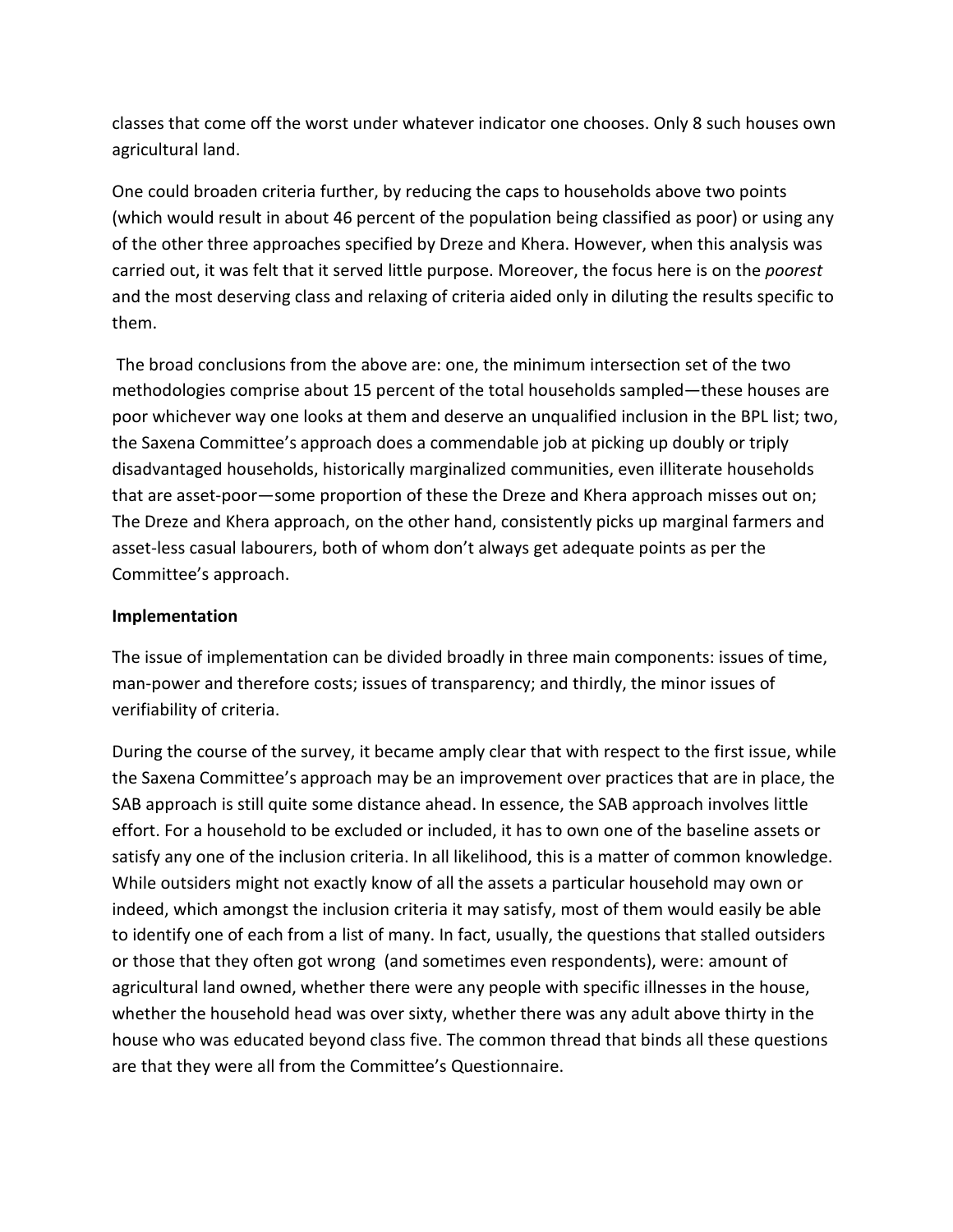As a surveyor too, I found that the time taken for completion of the Dreze and Khera Questionnaire was much lower. On quite a few occasions, the inclusion and exclusion criteria were so evident that I needn't really have asked the questions. For example, in Ajri, I surveyed a household in the ST hamlet. STs are automatically included as per the Dreze and Khera Paper, so that took care of all the inclusion-related questions. I was then ushered into a living room that had a TV. If I was only interested in identifying households based on the SAB approach, I might as well have thanked the household head and walked out.

With regards to transparency too, the Saxena Committee's approach is a little suspect. While the scoring system is efficient in as much as one looks at a ranking of households, it still divides the community into eleven groups. The points system awards different weights for different characteristics. I found it rather difficult to explain to even well-read villagers the intricacies of the points system. The straightforward nature of the SAB approach, on the other hand, proved much easier.

For Hosadu, the final village I evaluated, I managed to arrange for someone else to carry out the study, so that I could observe the process from a third-person's perspective. Even though his manner wasn't quite suited for such rigorous work and he slacked off every time no one was looking, the Dreze and Khera half of his filled questionnaires was always more reliable than the latter half. However, he termed the actual process of asking questions "easy" and that there was no significant difference in difficulty of questions between the two approaches.

As for verifiability of criteria, as previously mentioned, some questions from the Saxena committee's questionnaire were not always common knowledge and therefore, one had to resort to taking the respondents answers at face value. Sometimes, however, certain wings of the government machinery—the Panchayat office, health workers from the NFHS—had access to specialized knowledge that proved helpful. On the whole, the scale of such errors does not seem to be so large as to warrant too much worry<sup>[33](#page-16-0)</sup>.

# **Alternative Approach**

This approach is basically an extension of an intermediary approach that the Dreze and Khera paper proposes. Recognizing that their method might be "too rigid, in so far as it does not allow for weighing and aggregation of different criteria, as in the scoring method", Dreze and Khera propose an alternative binary scoring method. The essence of this method involves giving a weight of one for each of the inclusion criteria: therefore, if a household satisfies *only* one of the inclusion criteria—say, it is an SC household—then it is assigned a score of 1. If a household is doubly disadvantaged—say, it is an SC household *and* owns no agricultural land—then, it is

<span id="page-16-0"></span> $33$  Note that all those unverifiable questions carried just one point each.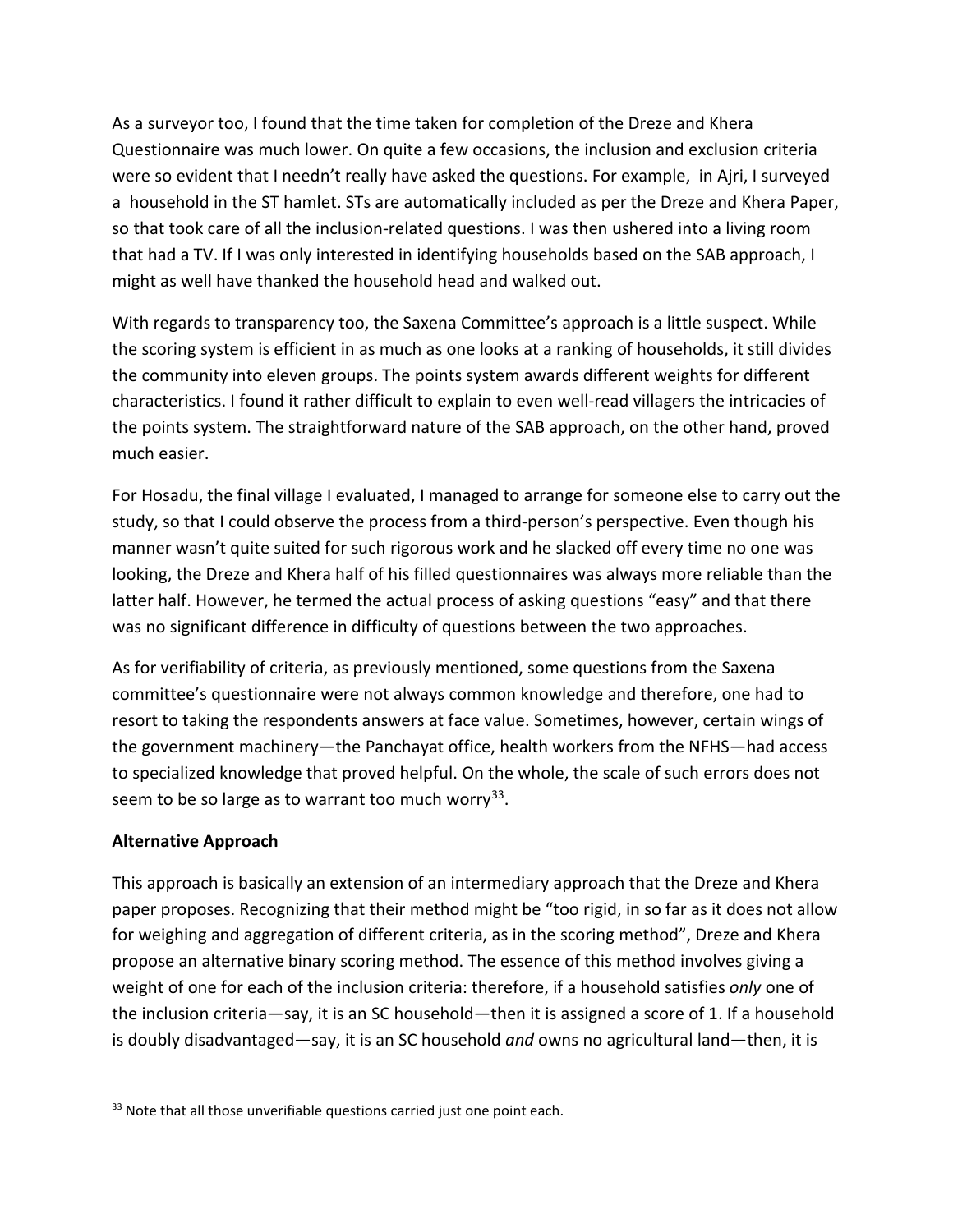assigned a score of two and so on. If there are four inclusion criteria, then the maximum score a household can achieve is four.

The alternative proposed here involves a combination of this binary scoring with previously discussed exclusion criteria. As seen before, a considerable number of households in the sample satisfy at least one inclusion criteria and one exclusion criteria—in other words, they are socially and/or economically disadvantaged and asset-owning. This is a direct consequence of the fact nearly three in five households are automatically included. Accordingly, this results in disproportionately large number of households in the SAB list in the approaches that give primacy to inclusion criteria and, therefore, significant divergence in numbers within approaches.

The alternative advocated is two-pronged: one, it provisions inclusion contingent on a binary score of at least two—or, in other words, directly includes only those households that are at least doubly disadvantaged; two, of the rest of the households, excludes all those houses who satisfy at least one of the exclusion criteria. Theoretically, by incorporating some form of aggregation, this proves advantageous on the grounds that it is flexible, that inclusion is not determined solely by a single characteristic. This, however, narrows down the inclusion criteria. Nevertheless, by letting asset-ownership decide the fate of the rest of the population, households that are singly disadvantaged (as opposed to doubly disadvantaged) and asset-poor are included.

As regards to implementation too, this method scores over that of the Saxena Committee's by doing away with many a question, leaving only those few that are easily verifiable, thereby making data gathering much less expensive. Furthermore, given the almost child-like simplicity of the scoring system, one would presume evaluation would become that much simpler and courtesy the transparency, manipulation that much harder.

The numbers, in the current data-set, tell a story<sup>[34](#page-17-0)</sup> (See Tables 1, 2 and 3 in the last section of the Appendix): firstly, the number of households that satisfy the new inclusion criteria more than halves; secondly, the number of households that are both included and excluded reduces to 48—about one in ten—from 174—one in two-and-a-half. This points to the strong correlation between being included and being asset-poor; thirdly, the percentage of households being included in the SAB list is about 45%--a figure that is more in line with the predicted poverty levels for the area under study<sup>35</sup>. Of the households excluded, none of them

<span id="page-17-0"></span><sup>&</sup>lt;sup>34</sup> These numbers are calculated without using "Single-Woman Headed Households" as an inclusion criterion. The reason for doing so is discussed earlier in the Paper.

<span id="page-17-1"></span><sup>&</sup>lt;sup>35</sup> The Tendulkar Committee puts Karnataka's rural poverty at 37.5%; The Udupi HDI report calculates the same for Udupi district at 24%. A separate calculation for Kundapura Taluk as a whole—not just the rural areas—is a shade under 30%.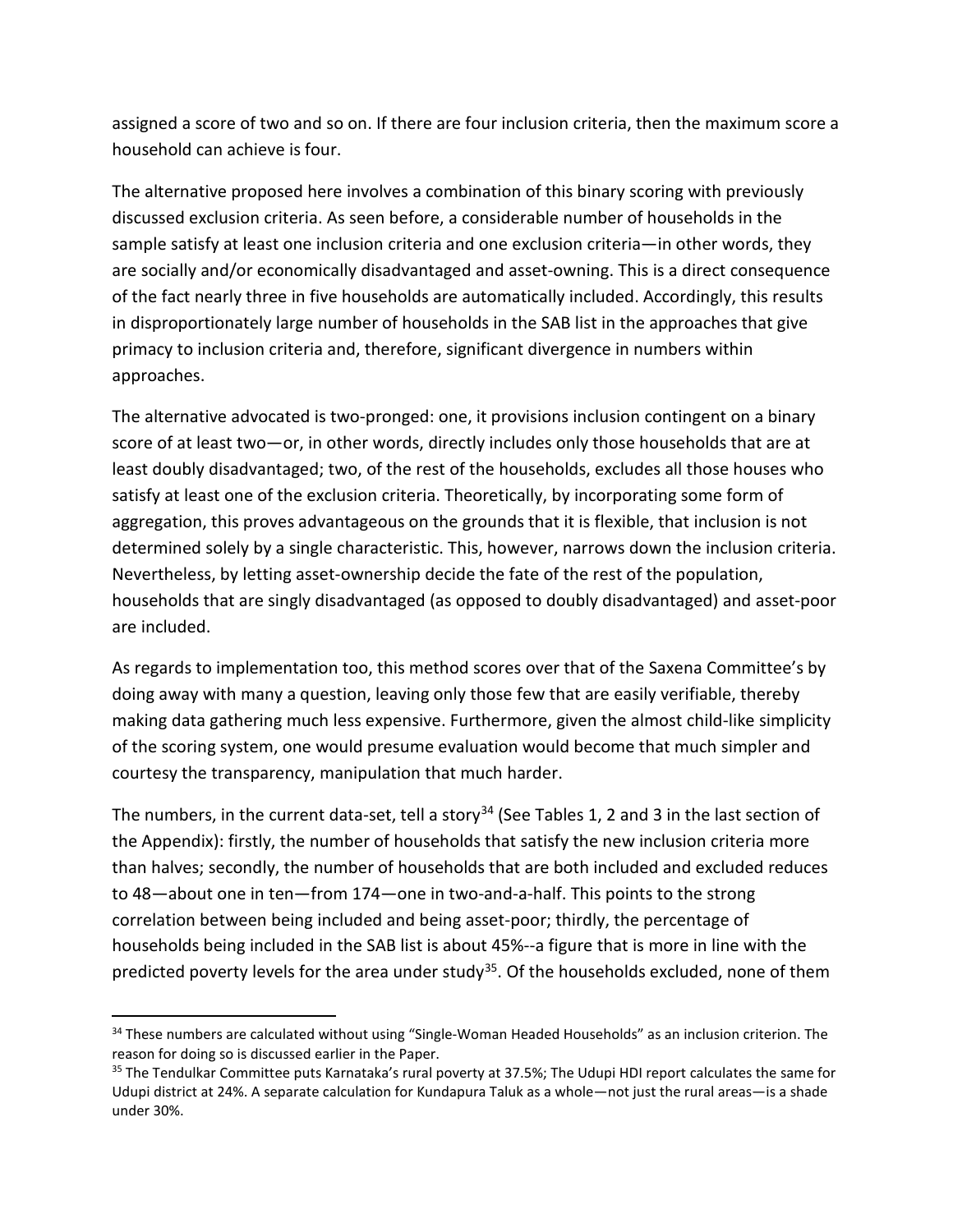are landless agricultural labourers, three are those of either SCs or STs and over 90% of the households have at least one adult educated beyond class 5. These numbers reveal clearly that errors of exclusion, if any, are few.

The above approach is narrower in its inclusion criteria, but, given the parallels with the Play-Safe Approach, counterbalances that by giving primacy to inclusion criteria. Of those not included, the approach takes pains to rope in all those households that are disadvantaged in terms of assets owned. A theoretical case for such an approach, as shown above, can be made. Furthermore, the numbers in the current data set stack up pretty well.

### **Conclusion**

A broad analysis of the competing approaches indicates that neither is close to being perfect, some flaws being inherent in each.

While the SAB approach has the definite edge in implementation, its ability to capture the poor in a manner that is adequate doesn't come through. The simplicity of the SAB approach is at the same time, its greatest strength and weakness—excluding or including households on the basis of, in some cases, a single characteristic would require such attributes to be very closely linked with poverty. While some exclusion criteria—like cars or fridges—are almost exclusively owned by the rich and therefore share a tight link with poverty, these are also quite narrow, excluding only few who are well above the poverty line. As shown from the study, any attempt to broaden the criteria—by the addition of, say, TVs to the list— would result in considerable dilution of this link and exclusion errors.

Also, given the diverse nature of this country, each region has its own specific characteristics and socio-economic conditions. In such a scenario, it is indeed questionable whether there can ever be one set of exclusion and inclusion criteria that is feasible throughout the country. The current analysis shows that a considerable few of the inclusion and exclusion criteria are either redundant or inappropriate for the area of study.

The Committee's SBR approach is more comprehensive in that it looks at a whole list of attributes of a household before deciding where it stands in the society. This wholesome approach is safer and, based on the current study, ranks the underprivileged in a manner that is somewhat adequate. However, this approach suffers from two major hurdles: one is the issue of caps on the number of households that are classified as poor, a problem that has been handed down over generations of approaches; and secondly, the implementation-related problems.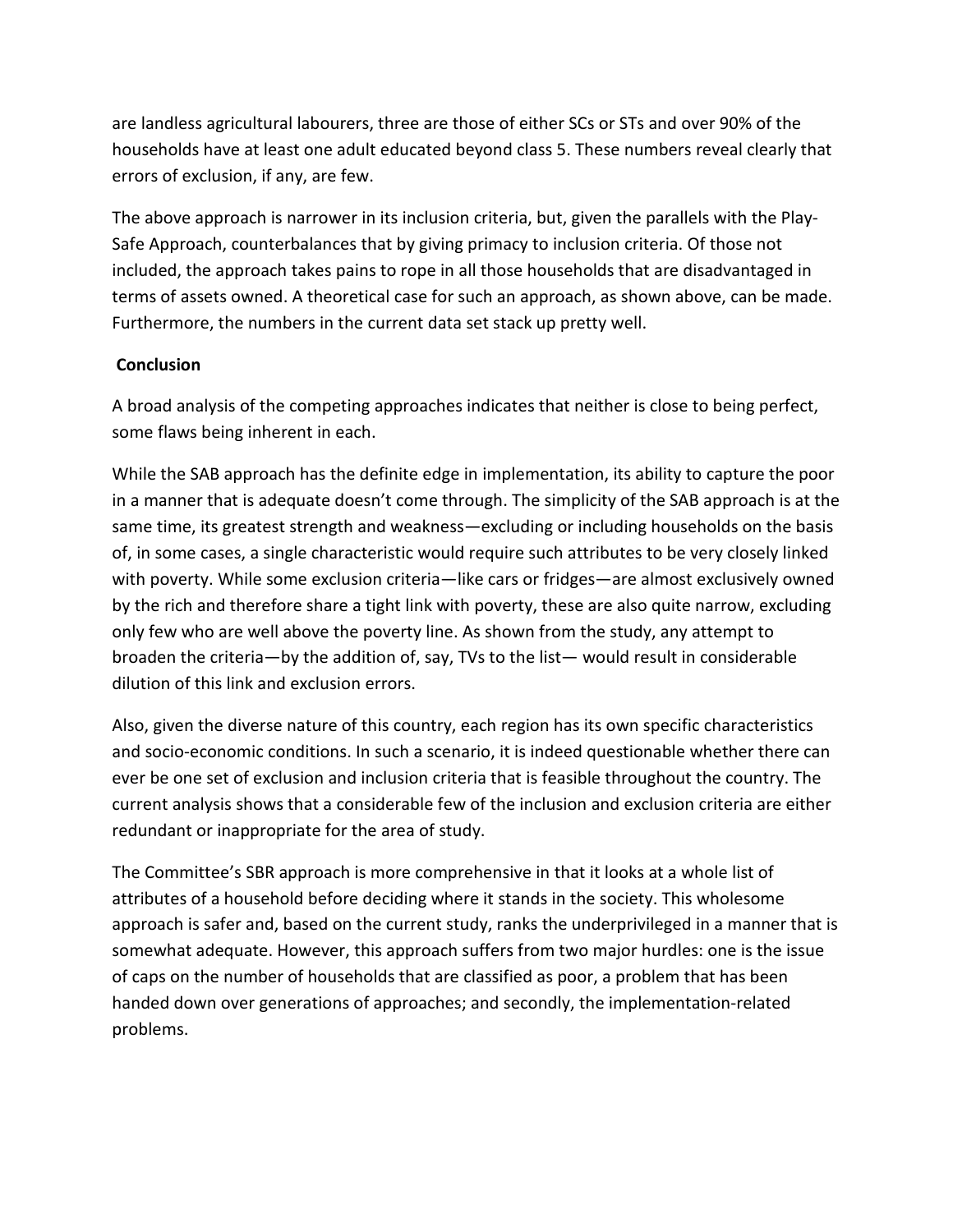The Alternative Approach is both transparent and flexible. It seems like a possible alternative especially given how well the numbers in the current sample stack up— but more field-work needs to be done before any concrete claim can be made.

# **APPENDIX**

### 1. Village Summaries

| <b>Village Name</b>       | <b>Number Sampled</b> | <b>Number</b><br>Of wards |
|---------------------------|-----------------------|---------------------------|
| $\underline{\mathsf{SN}}$ | <u>119</u>            | $\underline{6}$           |
| $U-74$                    | <u>101</u>            | $\overline{3}$            |
| <b>Belve</b>              | 86                    | $\overline{2}$            |
| <u>Ajri</u>               | 100                   | $\overline{3}$            |
| Hosadu                    | $63^{36}$             | $\overline{1}$            |
| <b>Overall</b>            | 469                   |                           |

<span id="page-19-0"></span><sup>&</sup>lt;sup>36</sup> This village had only 63 houses sampled as it is a fairly small village. It has just one ward and is not so much a village as a cluster of houses on the National Highway. Furthermore, some sample sheets were discarded due to incomplete data.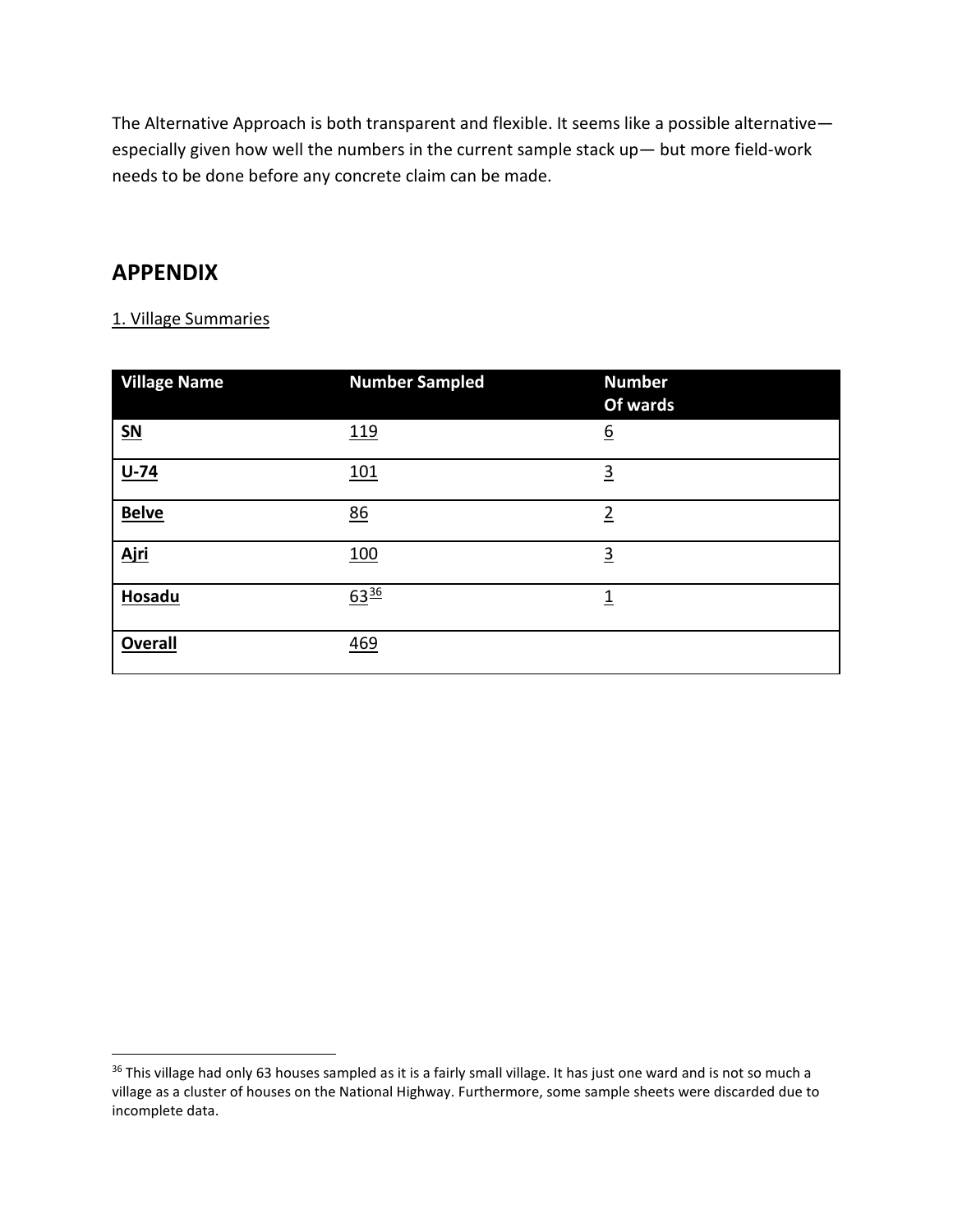### **Summary Statistics on the Dreze and Khera Methodology**

| <b>Type</b>                      | <b>Exclusion</b><br>Approach | %     | <b>Inclusion</b><br>Approach | %     | <b>Play-Safe</b><br>Approach | %     | <b>Restrictive</b><br>Approach | %     |
|----------------------------------|------------------------------|-------|------------------------------|-------|------------------------------|-------|--------------------------------|-------|
| <b>Exclusion</b><br>Criteria (1) | 165                          | 35.18 | 302                          | 64.39 | 343                          | 73.13 | 125                            | 26.65 |
| <b>Exclusion</b><br>Criteria(2)  | 39                           | 15.6  | 152                          | 61.04 | 157                          | 63.05 | 34                             | 13.65 |
| <b>TV-less</b><br>Analysis(1)    | 212                          | 45.20 | 302                          | 64.39 | 367                          | 78.25 | 182                            | 38.81 |
| <b>TV-less</b><br>Analysis(2)    | 54                           | 21.69 | 152                          | 61.04 | 161                          | 64.66 | 45                             | 18.07 |

#### **2. Broad Numbers**

**The Exclusion Approach**: Reject a Household from the List *if and only if* it satisfies any of the Exclusion Criteria. Mathematically: Total Households- All Excluded Households

**The Inclusion Approach:** Include a Household *if and only if* it satisfies any of the Inclusion Criteria. Mathematically: All Included Households

**The Play-Safe Approach**: Reject a Household *only if* it satisfies any of the Exclusion Criteria and does not satisfy any of the Inclusion criteria. Mathematically: Total-Households Only Excluded (and not included).

**The Restrictive Approach**: Include a household *only if* it satisfies any of the Inclusion Criteria and does not satisfy any of the Exclusion Criteria. Mathematically: Households only Included (and not excluded).

**Exclusion Criteria 1**: Exclude a Household if it owns any of the baseline assets.

**Exclusion Criteria 2**: Exclude on the basis of ownership of any of the Baseline assets or a Multiroom Pucca house that is *self constructed*. The second criterion is mentioned in the paper, although in a round-about manner. Also, data on the latter was collected only for the last three villages since initially I was looking at "Pucca house" as an exclusion criterion. In the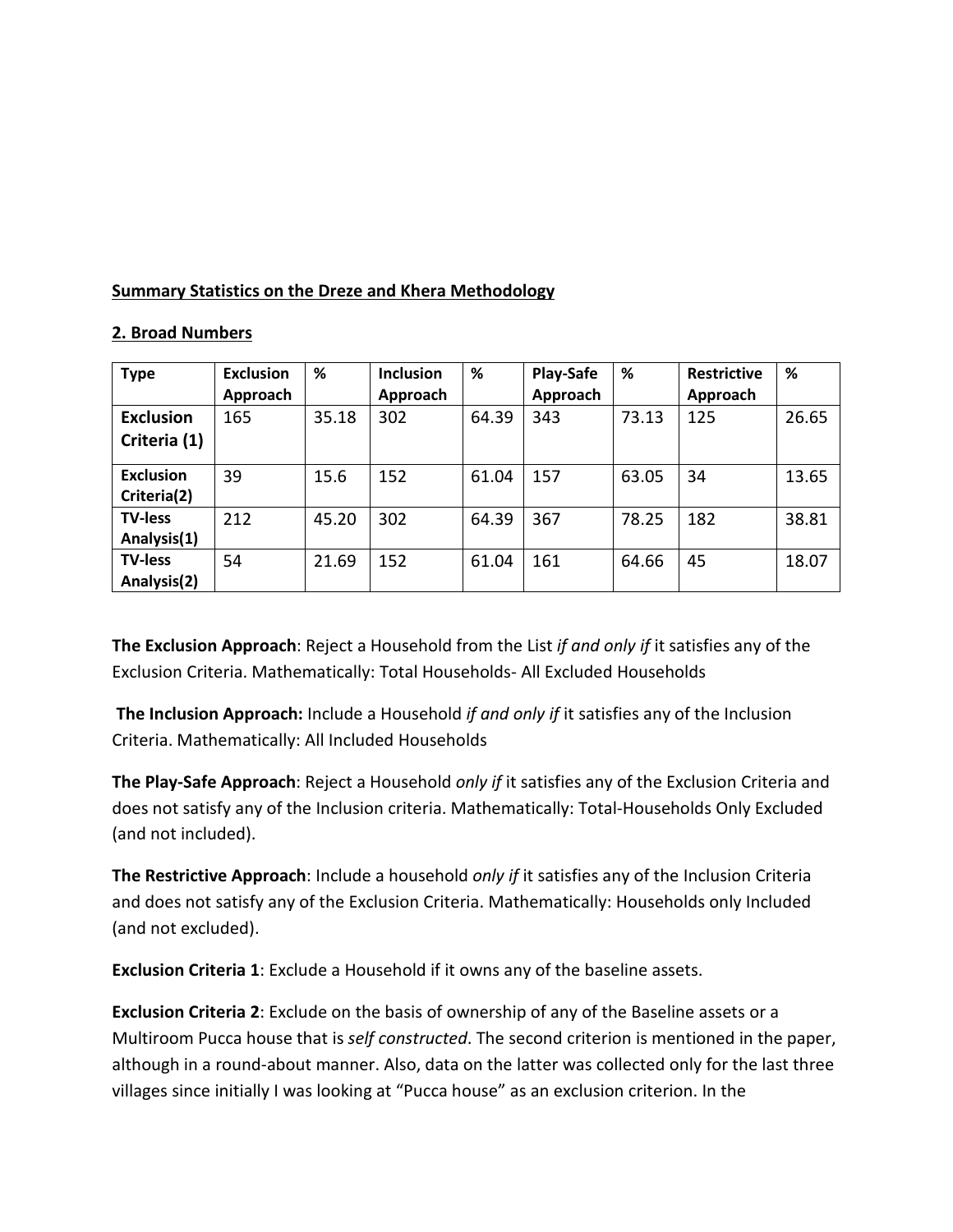monsoons—which is about 6 months a year—it is impossible to survive in a house with a kaccha roof. So, post the mid-way analysis, a modified questionnaire was used for the last three villages.

**TV less Analysis (1 and 2):** The numbers are recalculated here after doing away with Television as an exclusion criteria.

# **Venn Diagram**

From the above definitions, one can derive set-based expressions for all the four approaches which can be easily grasped through the Venn Diagram Below.

Restrictive Approach: **C**; Exclusion Approach: **C+D;** Inclusion Approach: **B+C;** Play Safe Approach: **B+C+D.** 

The **Intersection Set** of all the four approaches is set **C**—the houses under the Restrictive approach.

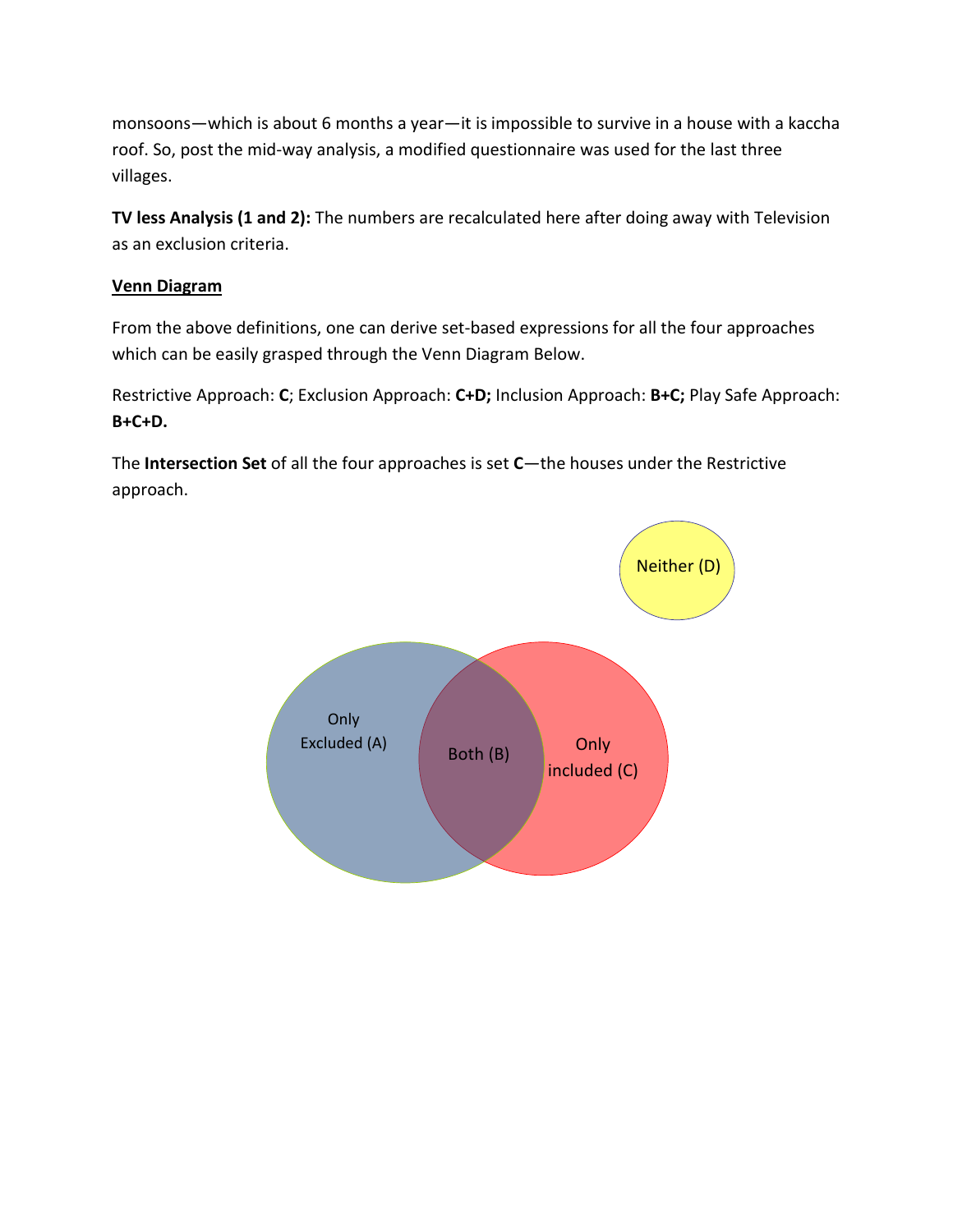| <b>Criteria</b>                                        | <b>Only Excluded</b> | <b>Both</b> | Only<br><b>Included</b> | <b>Neither</b> | <b>Total</b> |
|--------------------------------------------------------|----------------------|-------------|-------------------------|----------------|--------------|
| <b>Exclusion</b><br>criteria 1                         | 130                  | 174         | 122                     | 43             | 469          |
| <b>Exclusion</b><br>Criteria 2                         | 92                   | 118         | 34                      | 5              | 249          |
| <b>Exclusion</b><br>criteria 1<br>without<br><b>TV</b> | 102                  | 120         | 182                     | 65             | 469          |
| <b>Exclusion</b><br>Criteria 2<br>without<br>TV        | 88                   | 107         | 45                      | 9              | 249          |

# **3. Absolute Number of Households**

The table counts the number of households excluded and/or included if one experiments with different exclusion criteria. The inclusion criteria remain the same throughout.

The numbers show a considerable number of households that are *both* included and excluded, indicating a large number of households that are socially and/or economically disadvantaged *and* asset-owning.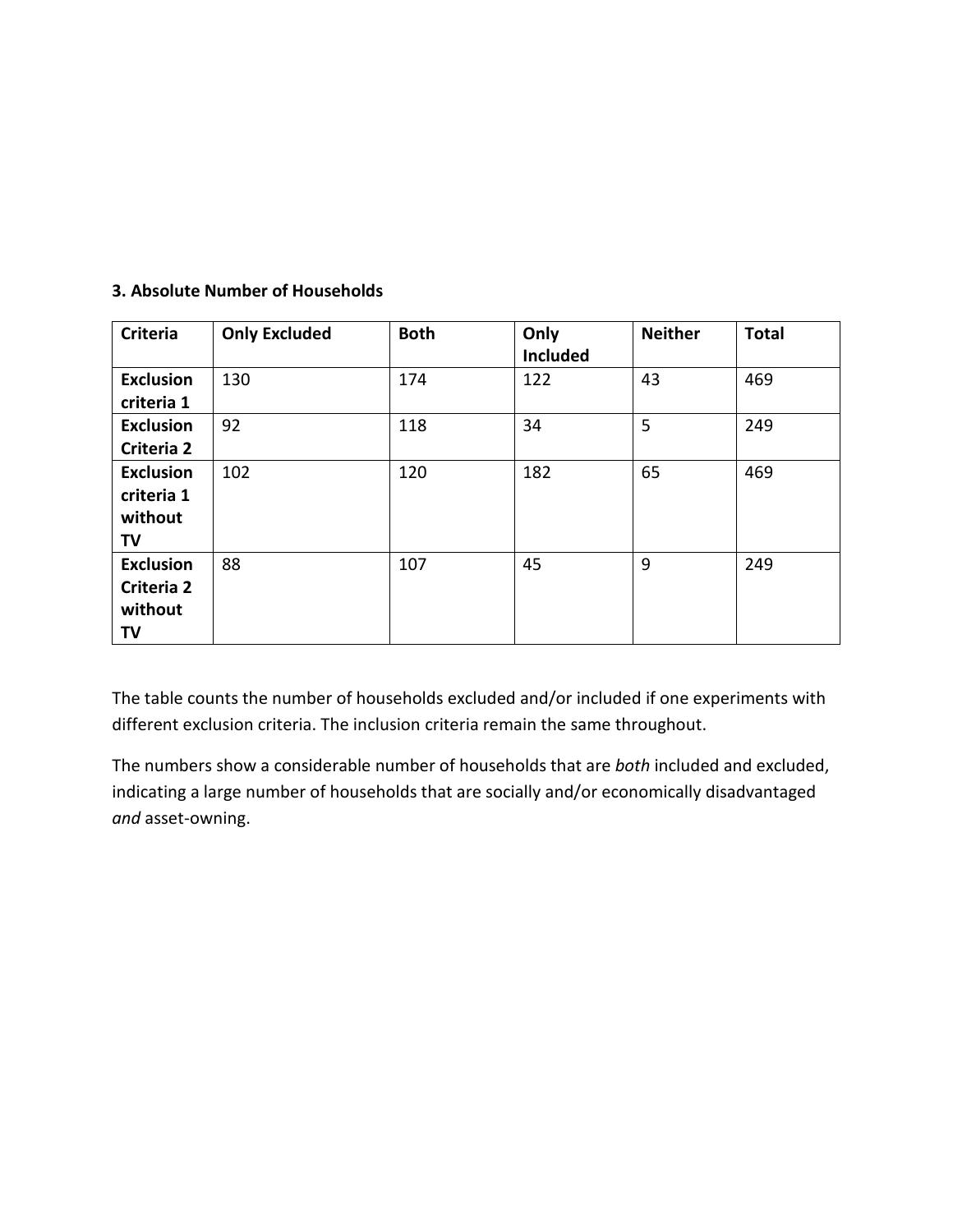| <b>Type</b>                      | Fridge      | <b>Scooter</b> | Land-        | <b>Colour TV</b> | Electricity | <b>Total</b> |
|----------------------------------|-------------|----------------|--------------|------------------|-------------|--------------|
|                                  |             |                | Phone        |                  |             |              |
| <b>Casual Labourer</b>           | 4           | 20             | 33           | 64               | 138         | 167          |
|                                  | (2.41%)     | (12.05%)       | (19.88%)     | (38.55%)         | (83.13%)    |              |
| <b>Landless</b>                  | 0           | $\overline{4}$ | 14           | 33               | 73          | 94           |
| Agricultural<br><b>Labourers</b> | (0%)        | (4.25%)        | (3.19%)      | (35.11%)         | (77.66%)    |              |
| Artisan/Craftsmen                | $\mathbf 0$ | $\overline{2}$ | $\mathbf{1}$ | 5                | 11          | 13           |
|                                  | (0%)        | (15.38%)       | (5.26%)      | (38.46%)         | (84.62%)    |              |
| SC/ST                            | $\pmb{0}$   | $\overline{4}$ | 4            | 12               | 29          | 39           |
|                                  | (0%)        | (10.26%)       | (10.26%)     | (30.77%)         | (74.36%)    |              |
| <b>Overall</b>                   | 60          | 124            | 169          | 265              | 404         | 469          |
|                                  | (12.79%)    | (26.44%)       | (36.03%)     | (56.50%)         | (86.14%)    |              |

# **4.Asset Profile of specific types of Households**

The Colour TV is easily the most owned asset.

While on one end of the spectrum we have fridges that are owned by barely one in eight households and one in forty casual labour households, on the other end we have more than one in two and about one in three SC/ST households owning TVs.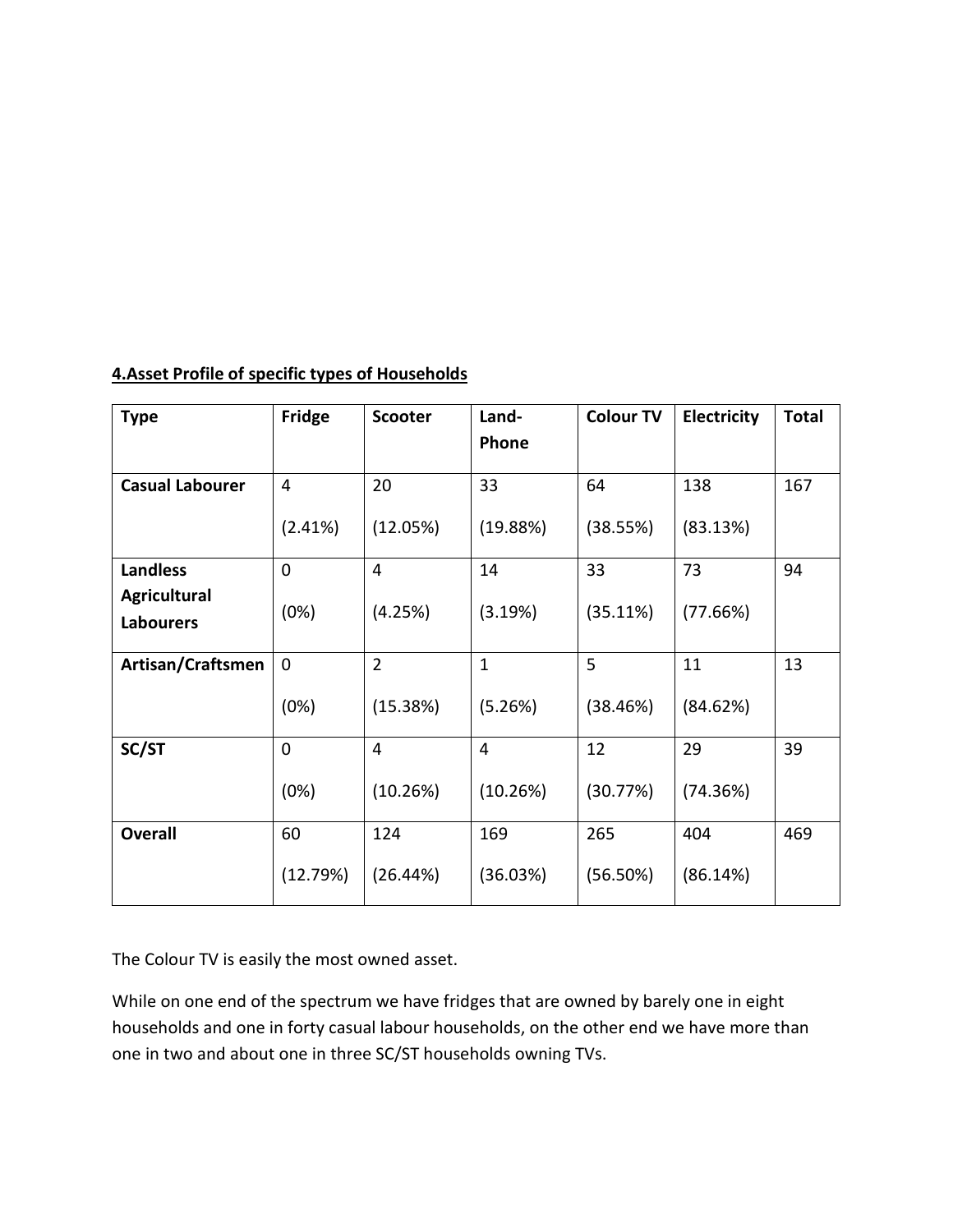# **5.Analysis of Test of Proportions**

|                     | Car            | Fridge         | lpho0e         | <b>Scooter</b> | colourtv       |
|---------------------|----------------|----------------|----------------|----------------|----------------|
| Single woman        | $z = 0.5795$ , | $z = 1.4521$ , | $z = 1.4933$ , | $z = 2.6278$ , | $z = 0.8967$ , |
| <b>Headed Hh</b>    | $Pr(Z > z) =$  | $Pr(Z > z) =$  | $Pr(Z > z) =$  | $Pr(Z > z) =$  | $Pr(Z > z) =$  |
|                     | 0.2811         | 0.0732         | 0.0677         | 0.0043         | 0.1850         |
| <b>Uneducated</b>   | $z = 2.2174$ , | $z = 3.2257$ , | $z = 3.5850$ , | $z = 4.0698$ , | $z = 4.6148$ , |
| <b>Adults</b>       | $Pr(Z > z) =$  | $Pr(Z > z) =$  | $Pr(Z > z) =$  | $Pr(Z > z) =$  | $Pr(Z > z) =$  |
|                     | 0.0133         | 0.0006         | 0.0002         | 0.0000         | 0.0000         |
| <b>Landless</b>     | $z = 0.3507,$  | $z = 0.5922$ , | $z = 3.3291$ , | $z = 3.3911$ , | $z = 2.2969$ , |
| <b>Persons</b>      | $Pr(Z > z) =$  | $Pr(Z > z) =$  | $Pr(Z > z) =$  | $Pr(Z > z) =$  | $Pr(Z > z) =$  |
|                     | 0.3629         | 0.2769         | 0.0004         | 0.0003         | 0.0108         |
| <b>Landless</b>     | $z = 2.3906$ , | $z = 3.5556$ , | $z = 4.1827$ , | $z = 5.5860$ , | $z = 4.4137$ , |
| <b>Agricultural</b> | $Pr(Z > z) =$  | $Pr(Z > z) =$  | $Pr(Z > z) =$  | $Pr(Z > z) =$  | $Pr(Z > z) =$  |
| <b>Labourers</b>    | 0.0084         | 0.0002         | 0.0000         | 0.0000         | 0.0000         |
| Casual              | $z = 4.1384$ , | $z = 5.0365$ , | $z = 5.5119$ , | $z = 5.3219$ , | $z = 5.9952$   |
| <b>Labourers</b>    | $Pr(Z > z) =$  | $Pr(Z > z) =$  | $Pr(Z > z) =$  | $Pr(Z > z) =$  | $Pr(Z > z) =$  |
|                     | 0.0000         | 0.0000         | 0.0000         | 0.0000         | 0.0000         |
| Artisan/Fisherf     | $z = 1.0235,$  | $z = 1.4040,$  | $z = 2.1685$ , | $z = 0.9248$ , | $z = 1.3495$ , |
| olk/Selfemploy      | $Pr(Z > z) =$  | $Pr(Z > z) =$  | $Pr(Z > z) =$  | $Pr(Z > z) =$  | $Pr(Z > z) =$  |
| ed                  | 0.1530         | 0.0802         | 0.0151         | 0.1775         | 0.0886         |
| SC/ST               | $z = 1.8257,$  | $z = 2.5047$ , | $z = 3.5202$ , | $z = 2.4072$ , | $z = 3.4203$ , |
|                     | $Pr(Z > z) =$  | $Pr(Z > z) =$  | $Pr(Z > z) =$  | $Pr(Z > z) =$  | $Pr(Z > z) =$  |
|                     | 0.0340         | 0.0061         | 0.0002         | 0.0080         | 0.0003         |
| <b>Backward</b>     | $z = 1.4398$   | $z = 2.8056$   | $z = 1.6042$   | $z = 2.5383$   | $z = 0.6483$   |
| <b>Classes</b>      | $Pr(Z > z) =$  | $Pr(Z > z) =$  | $Pr(Z > z) =$  | $Pr(Z > z) =$  | $Pr(Z > z) =$  |
|                     | 0.0750         | 0.0025         | 0.0543         | 0.0056         | 0.2584         |

Null Hypothesis:  $H_0$ :  $P_1 = P_2$ ;  $H_1: P_1 > P_2.$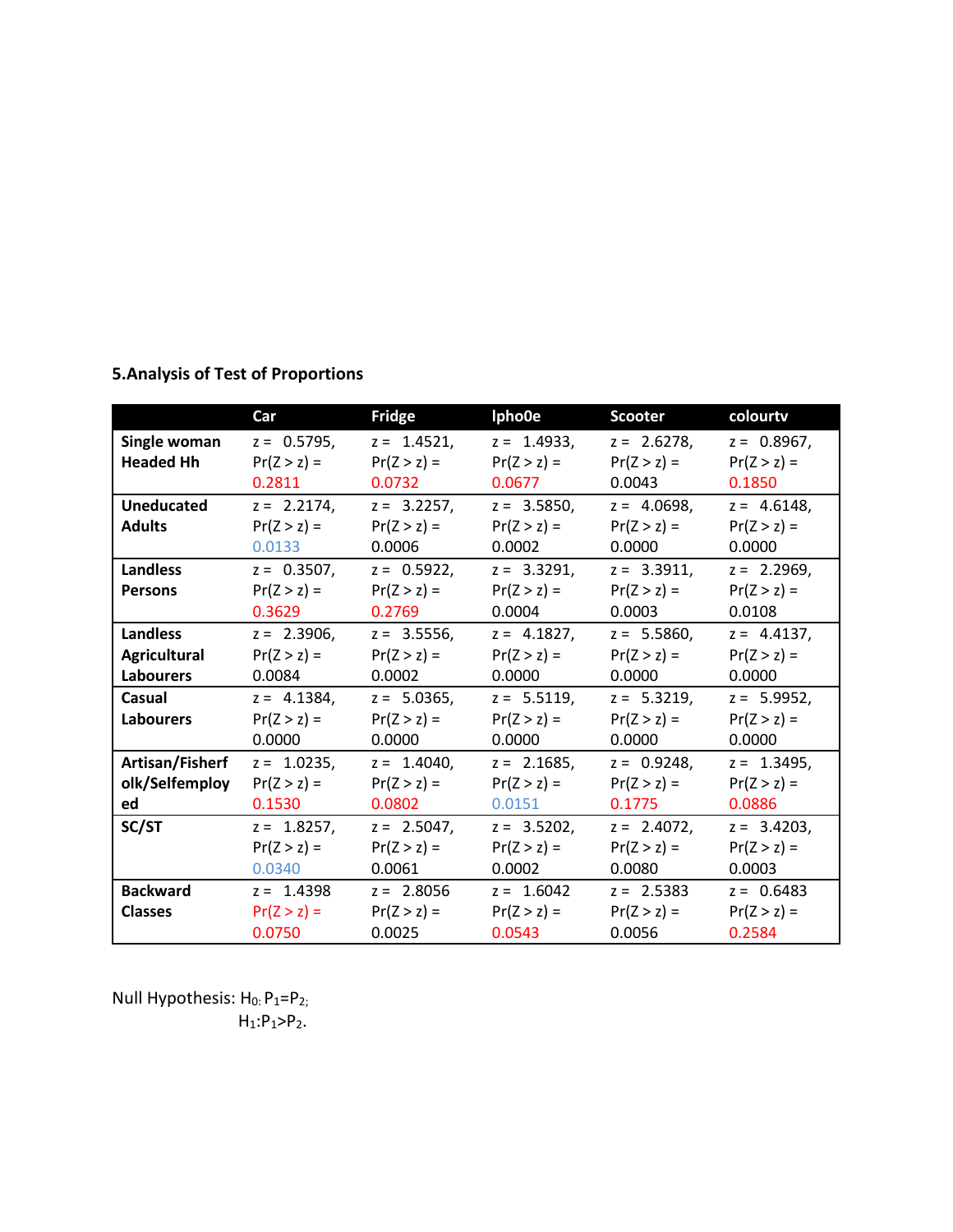The numbers in red indicate insignificant difference between proportion of specific households owning the particular asset and their complement set at the 5 percent level of significance. The numbers in blue indicate those that are insignificant at the 1 percent level of significance.

In the test of proportions, we test for whether the advantageous groups own a higher proportion  $(P_1)$  of assets than those that are disadvantaged  $(P_2)$ .

The results quite directly point to the insignificant difference in proportions for all assets except scooters for the category "Single-woman headed households" at the 5 % level of significance for the given sample. As for Artisan and Craftsmen, the total number of such households fourteen—makes comparison between such households and their complements unreliable. The same can be said for cars.

### **6. Amenities**

|                                        | <b>Households with</b> | <b>Households without</b> |
|----------------------------------------|------------------------|---------------------------|
| <b>Landless Agricultural Labourers</b> | 21.6216%               | 5.27027%                  |
| <b>SCs and STs</b>                     | 17.56757%              | 6.58228%                  |
| Car                                    | 6.75676%               | 7.36041%                  |
| Fridge                                 | 10.81081%              | 13.23155%                 |
| <b>Land Phone</b>                      | 29.72973%              | 37.40458%                 |
| <b>Scooter</b>                         | 22.97297               | 27.22646                  |
| <b>Colour TV</b>                       | 52.7027                | 57.50636                  |

### **a)Piped Water**

The table is a comparison between those households who have access to piped water and those households who do not. As can be seen, 21 percent of those houses with piped water are landless agricultural labour households and 17 % are SCs or STs. This is much higher what it i for those households without access to piped water.

Furthermore, those who have access to piped water have a lower proportion of assets than those who do not. Clearly piped water is not necessarily an asset owned exclusively by the better-off.

### **7. Percentage of Disadvantaged Excluded under various approaches**

| <b>SCs and</b> | <b>Landless Agricultural</b> | <b>Illiterate</b> | <b>Backward</b> | Casu |
|----------------|------------------------------|-------------------|-----------------|------|
| 313            | Labourers                    | <b>Adults</b>     | <b>Classes</b>  | -al  |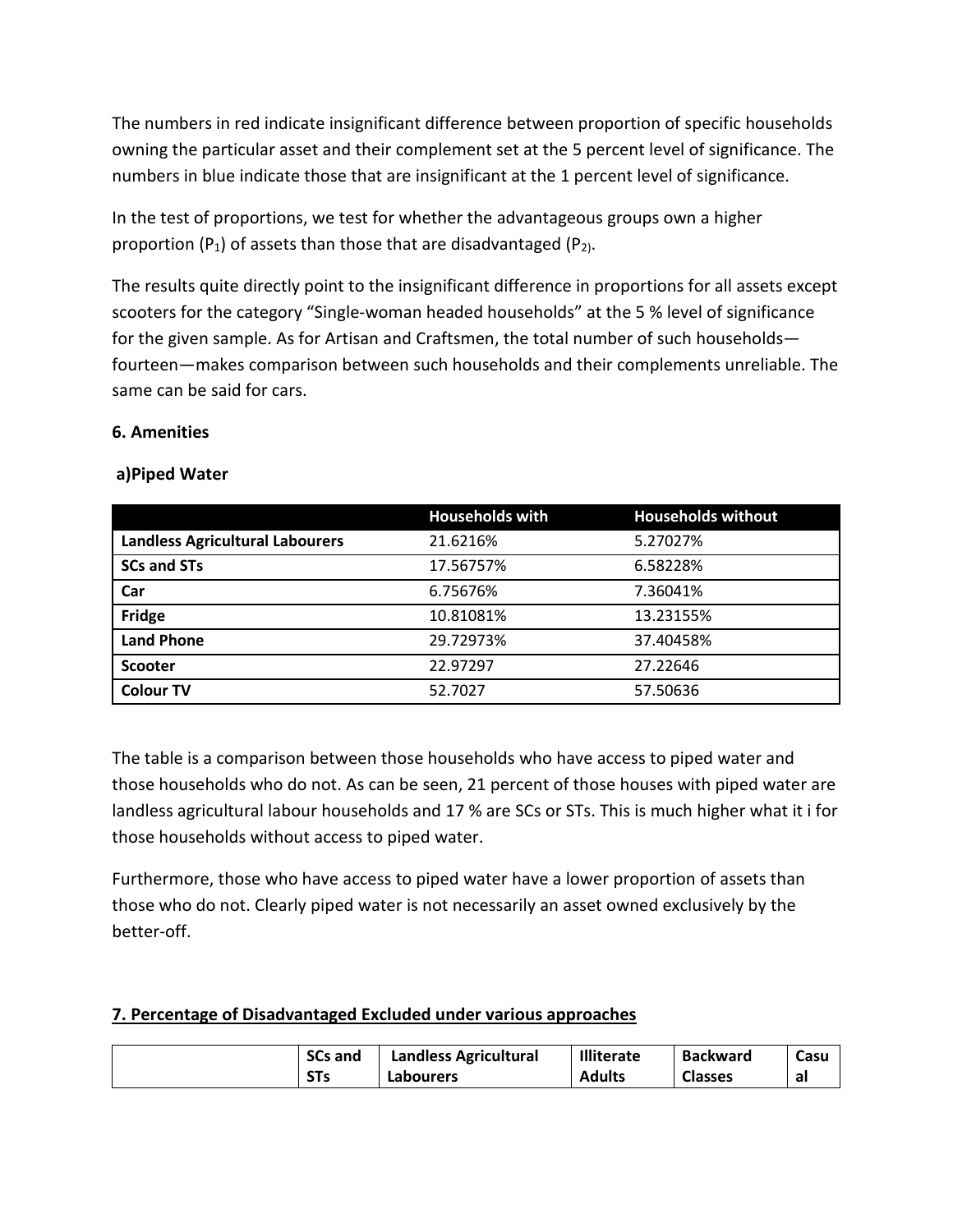| <b>Exclusion Criteria 2</b> | 46.15% | 58.82% | 62.5%  | 69.05% | 64.0 |
|-----------------------------|--------|--------|--------|--------|------|
|                             |        |        |        |        |      |
| <b>Exclusion Criteria 1</b> | 33.33% | 37.65% | 0.5%   | 63.10% | 46.7 |
|                             |        |        |        |        |      |
| <b>Exclusion Criteria 1</b> | 20.51% | 18.82% | 32.07% | 38.09% | 28.1 |
| without TV                  |        |        |        |        |      |

Under Exclusion Criteria 2, a large number of disadvantaged classes are excluded. While this reduces considerably if one adopts Exclusion Criteria 1—which simply drops the criterion "Multiroom Pucca household which is *self constructed*" for exclusion—one in three SC or ST households and a similar number of landless households are still excluded. If one drops Television as an exclusion criterion from the above, then that number falls further to one in five SC or ST households and one in three for illiterate adults.

# **Analysis on the Saxena Committee's Approach**

### **8. Points**

| /ariable<br>v ai | Obs | Mean           | Stn<br>$\overline{\phantom{0}}$<br>Dev.<br>.<br>- | Min | Max        |
|------------------|-----|----------------|---------------------------------------------------|-----|------------|
| Points           | 469 | 77701<br>-<br> | 2E072E<br>$\overline{\phantom{a}}$<br><u> </u>    |     | <b>. .</b> |

| Points         | Proportions | <b>Standard Error</b> | Confidence Interval |          |
|----------------|-------------|-----------------------|---------------------|----------|
| 0              | 0.187633    | 0.018047              | 0.15217             | 0.223097 |
| 1              | 0.217484    | 0.019069              | 0.180012            | 0.254956 |
| $\overline{2}$ | 0.132196    | 0.015657              | 0.10143             | 0.162962 |
| 3              | 0.134328    | 0.015763              | 0.103353            | 0.165303 |
| 4              | 0.104478    | 0.014139              | 0.076693            | 0.132262 |
| 5              | 0.072495    | 0.011986              | 0.048941            | 0.096049 |
| 6              | 0.06823     | 0.011655              | 0.045327            | 0.091133 |
| $\overline{7}$ | 0.040512    | 0.009114              | 0.022603            | 0.05842  |
| 8              | 0.029851    | 0.007866              | 0.014393            | 0.045309 |
| 9              | 0.008529    | 0.004251              | 0.000176            | 0.016882 |
| 10             | 0.002132    | 0.002132              | $-0.00206$          | 0.006322 |
| 11             | 0.002132    | 0.002132              | $-0.00206$          | 0.006322 |

The average points of a household is about 2.72. The **median** is 2.

The second table displays the proportion of households having points= 0, 1 ... 11. A 95% confidence interval for these proportions is also given.

# **Allocation of Points**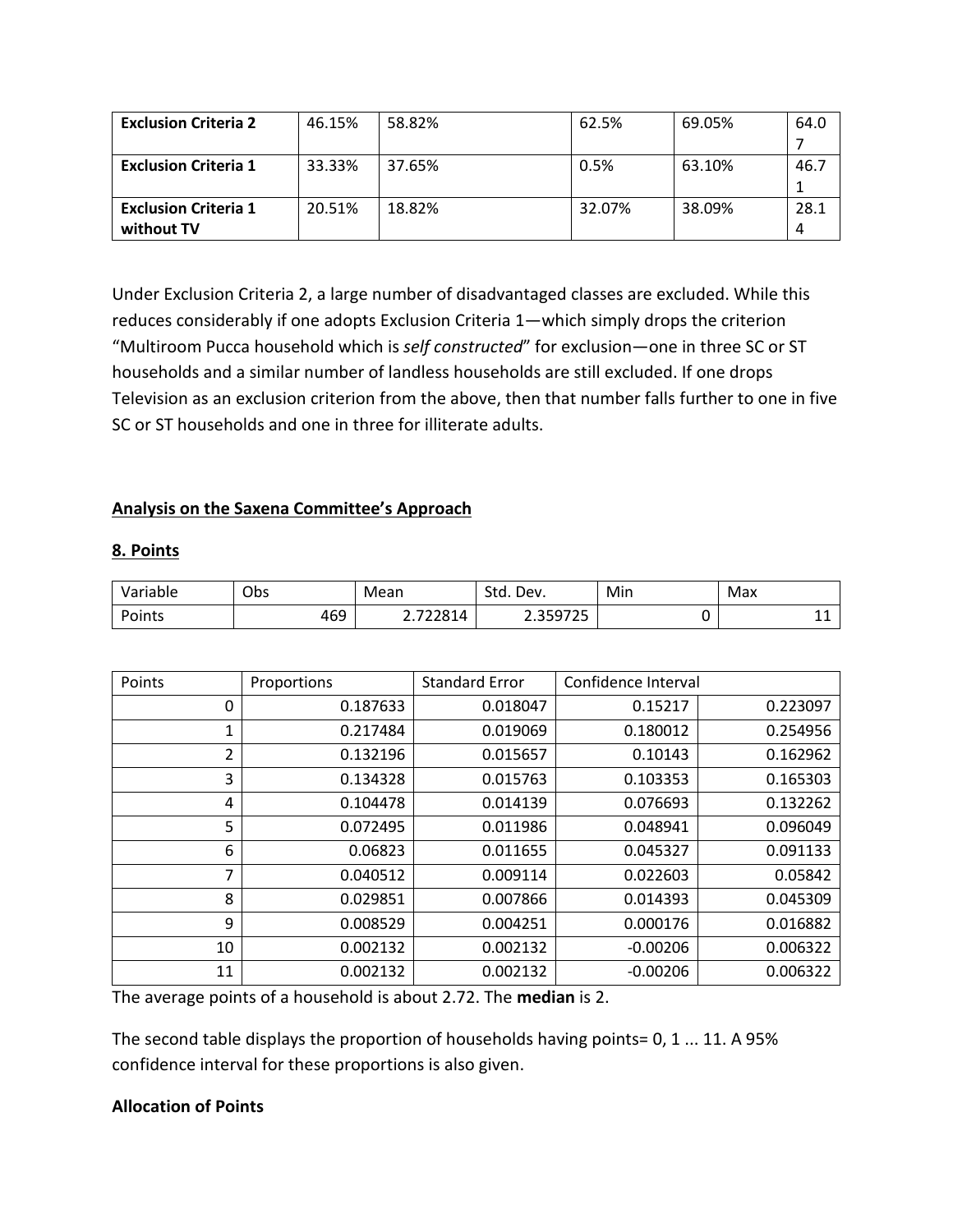- SC/ST: 3 points; Denotified Tribes and Designated Most Backward Classes: 2 points; Muslim/OBC: 1 Point
- Landless Agricultural Labourers: 4 points; Agricultural Labourers (with some land): 3 points; Casual Workers: 2 points; Self Employed Artisans or self-employed fisher-fold (including those employed by those in such professions): 2 points.
- No adult (above 30 years of age) has studied beyond class 5: 1 point.
- Any member of the household has TB, Leprosy, disability, mental illness or HIV AIDS: 1 point.
- Households headed by an old person of age 60 and above: 1 point

| Variable                                           | <b>Tota</b> | Std. Err. | [95%     | Interval] |
|----------------------------------------------------|-------------|-----------|----------|-----------|
|                                                    |             |           | Conf.    |           |
| <b>Single Woman Headed Households</b>              | 86          | 8.38730   | 69.51847 | 102.481   |
|                                                    |             | h         |          |           |
| <b>Houses owning Agricultural Land</b>             | 250         | 10.8028   | 228.7717 | 271.228   |
|                                                    |             |           |          |           |
| Landless Agricultural Labourer Households          | 93          | 8.64169   | 76.01859 | 109.981   |
|                                                    |             |           |          | 4         |
| <b>Casual Labour Households</b>                    | 166         | 10.3609   | 145.6402 | 186.359   |
|                                                    |             | 4         |          | 8         |
| <b>Artisan/Fisherman Households</b>                | 13          | 3.55892   | 6.006509 | 19.9934   |
|                                                    |             | 6         |          | g         |
| Households having an educated adult who is over 30 | 285         | 10.5679   | 264.2334 | 305.766   |
| years                                              |             |           |          | 6         |
| Households with any member having illness          | 33          | 5.54425   | 22.10523 | 43.8947   |
|                                                    |             | 5         |          |           |
| Households headed by person who is over 60 years   | 167         | 10.3809   | 146.6009 | 187.399   |
|                                                    |             | 9         |          |           |

### **Binary Variables**

#### **Profile of Illnesses**

| <b>Type</b>       | <b>Number</b> |
|-------------------|---------------|
| <b>Disability</b> | 10            |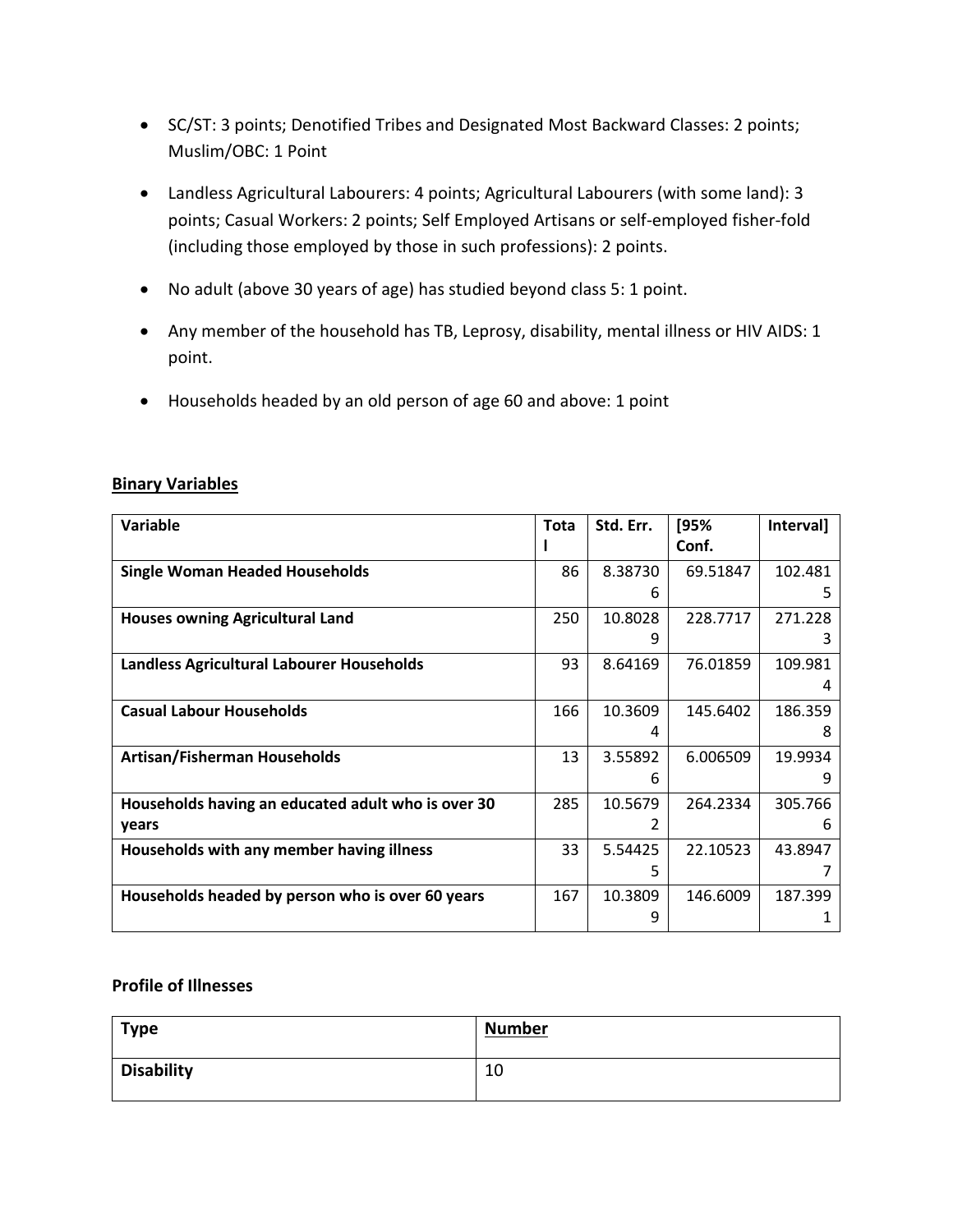| <b>Dumbness</b>       |    |
|-----------------------|----|
| <b>Mental Illness</b> | 13 |
| TB                    | 4  |
| <b>Unknown</b>        | 4  |

The tables above are straightforward: the first adds up the number of various types of households across the sample; the title in the second is self-explanatory.

### **Average Points of Various Households**

|                                         | <b>Mean Points</b> | <b>Standard Deviation</b> | Min            | Max |
|-----------------------------------------|--------------------|---------------------------|----------------|-----|
| <b>Uneducated Adults</b>                | 4.184783           | 2.251554                  | 1              | 11  |
| Landless Agricultural Labour Households | 6.164706           | 1.624566                  | 4              | 11  |
| Single Woman headed Households          | 3.104651           | 2.341589                  | $\Omega$       | 8   |
| SCs and STs                             | 6.846154           | 1.967345                  | 3              | 11  |
| <b>Casual Labourers</b>                 | 4.401198           | 1.787035                  | $\overline{2}$ | 9   |
| <b>Backward Classes</b>                 | 4.464286           | 1.696534                  | 2              | 8   |

The average points of all the above "deprived" categories are, in most cases, considerably above the mean. This is a consequence of two factors: one, most of these houses get some points for being underprivileged; two, being obviously backward, many of these houses acquire additional points for other disadvantaged household characteristics.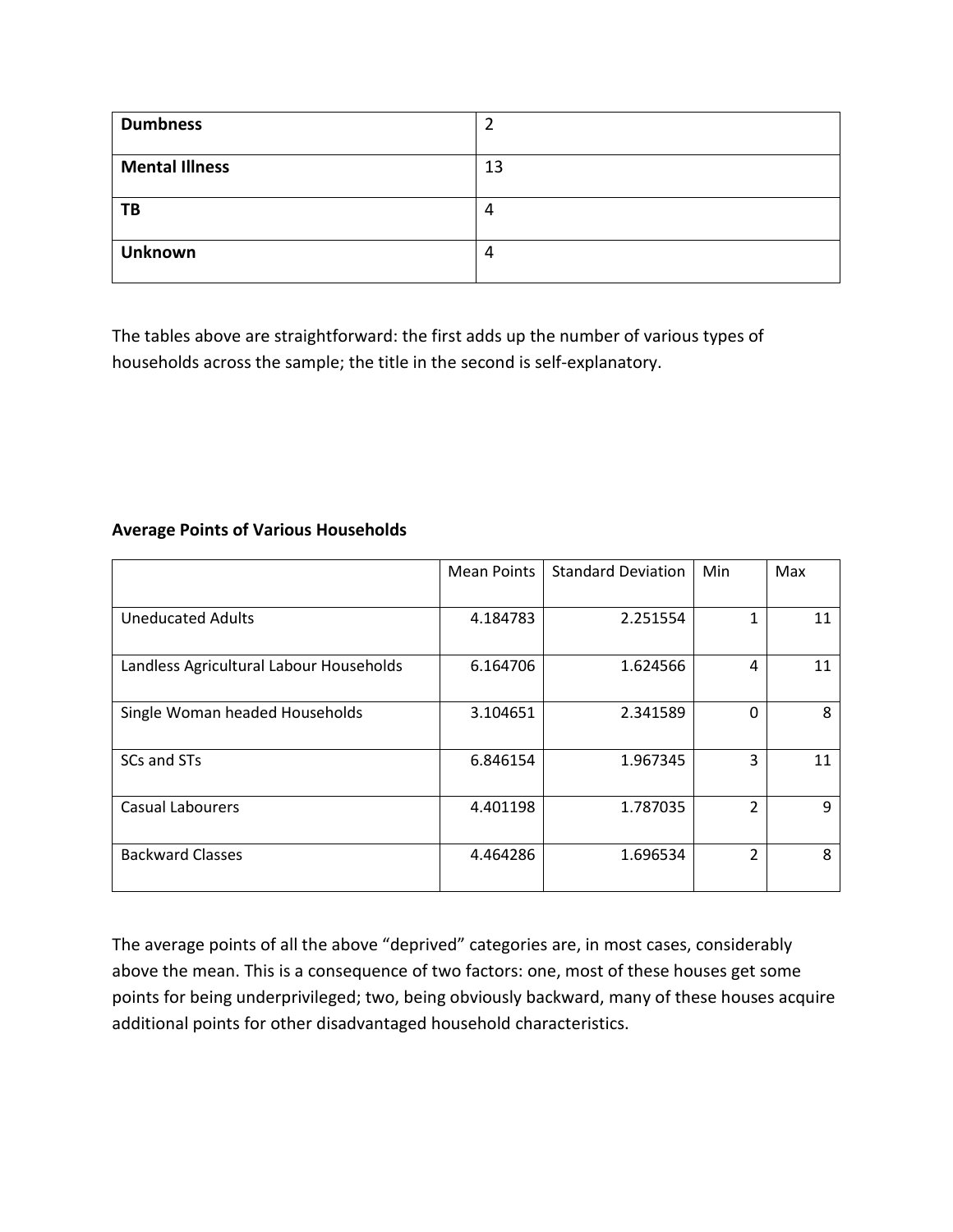



**Graph 2.**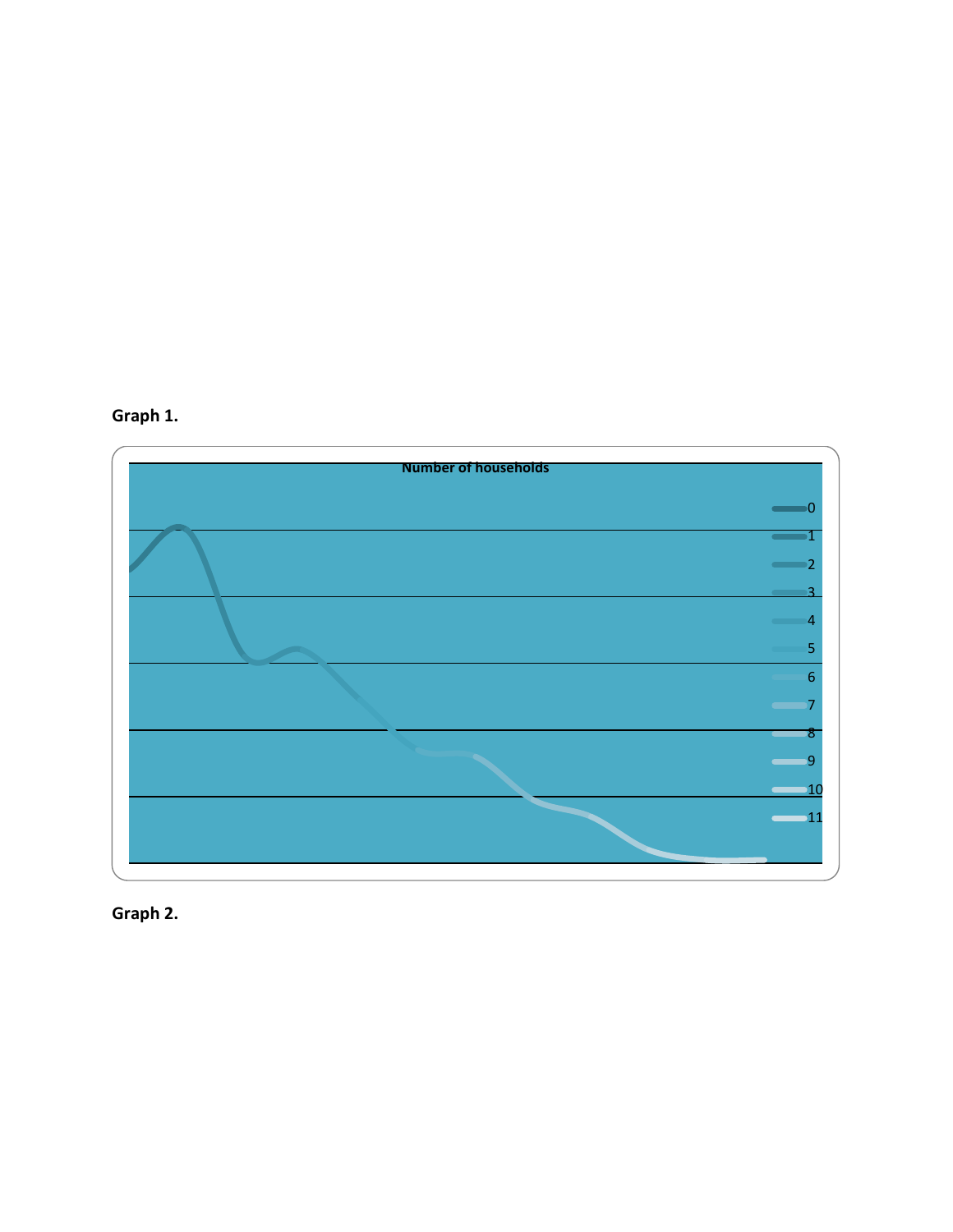

Y Axis: Proportion of households owning the asset; X Axis: Points.

# **Graph 3.**



Y Axis: Average number of acres of land; X Axis: Points of households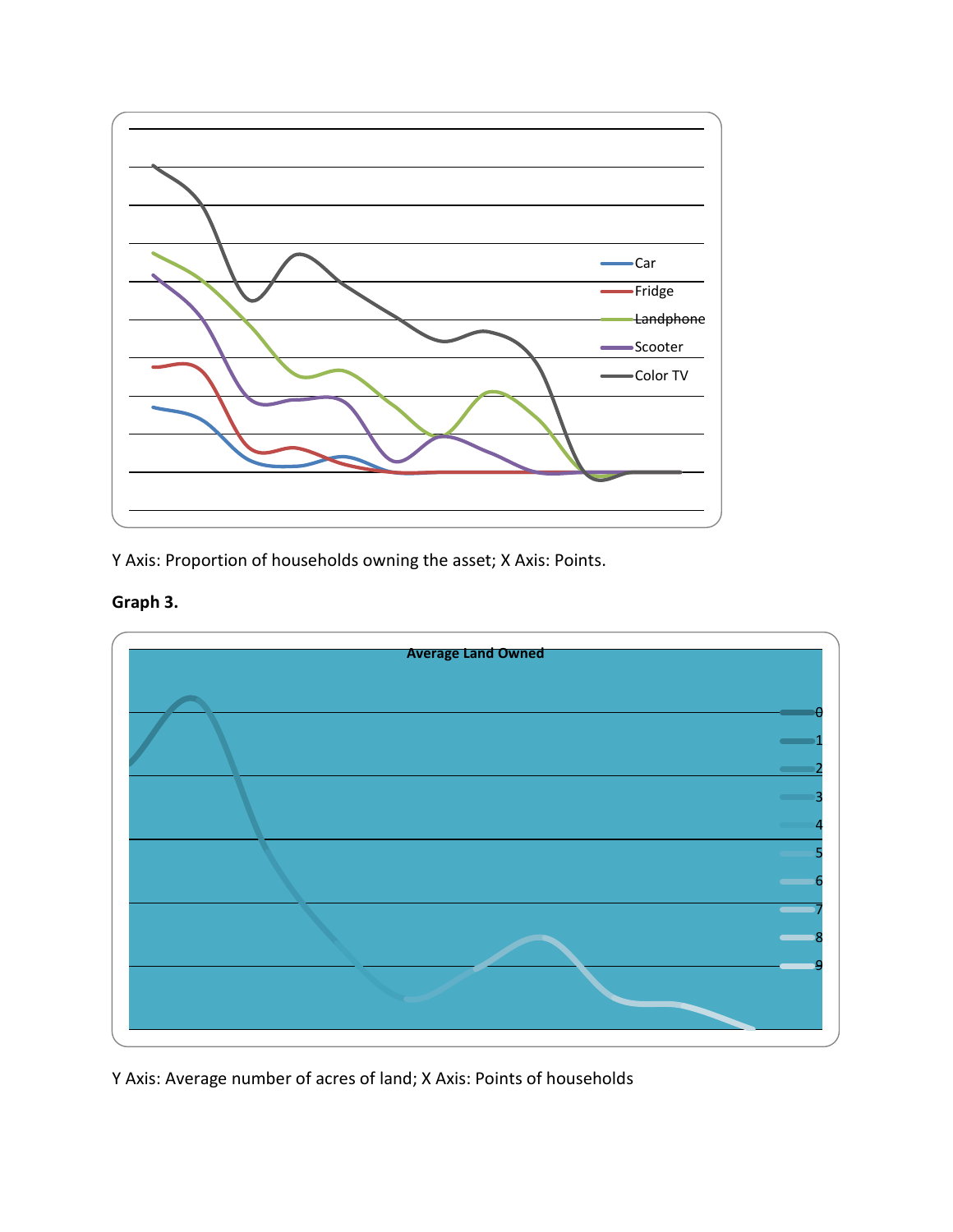**Graph 1** is a simple pictorial representation with number of households on the Y axis and points on the X Axis.

**Graph 2** pits assets against points. As can be seen, for every asset, as the number of points increases—i.e as the household becomes more disadvantaged—the proportion of households owning the asset falls. The minor rises in the latter halves of some curves is a consequence of the falling number of households as points rise. A few stray houses owning an asset can translate into a high proportion when the total number of households is small.

**Graph 3** looks at land-ownership and points. Again, the downward trend provides considerable backing to the theory that as points rise houses become more disadvantaged. The rise between four and six points could be attributed to the small number of households. Whereas, the initial rise is explained in the paper.

# **Alternative Approach**

# **1. Number of Households with Binary Score[37](#page-31-0)**

| Score      |         | ำ+       |          | $\mathbf{4}$ |
|------------|---------|----------|----------|--------------|
|            |         |          |          |              |
| Number of  | 265     | 128      | 48       |              |
| Households |         |          |          |              |
| Percentage | 56.5032 | 27.29211 | 10.23454 | 1.492537     |
|            |         |          |          |              |

The table above points to how sharply the numbers drop as one moves from looking at households that are disadvantaged to those that are at least doubly disadvantaged. The number of households included directly more than halves.

### **2. Number of Households**

|            | Only Excluded | Both | Only Included | Neither |
|------------|---------------|------|---------------|---------|
| Number of  | 256           | 48   | רי<br>ັ       | 92      |
| Households |               |      |               |         |

<span id="page-31-0"></span> $37$  Note: Houses headed by widows are not awarded any points. This is in light of the earlier analysis in this paper.